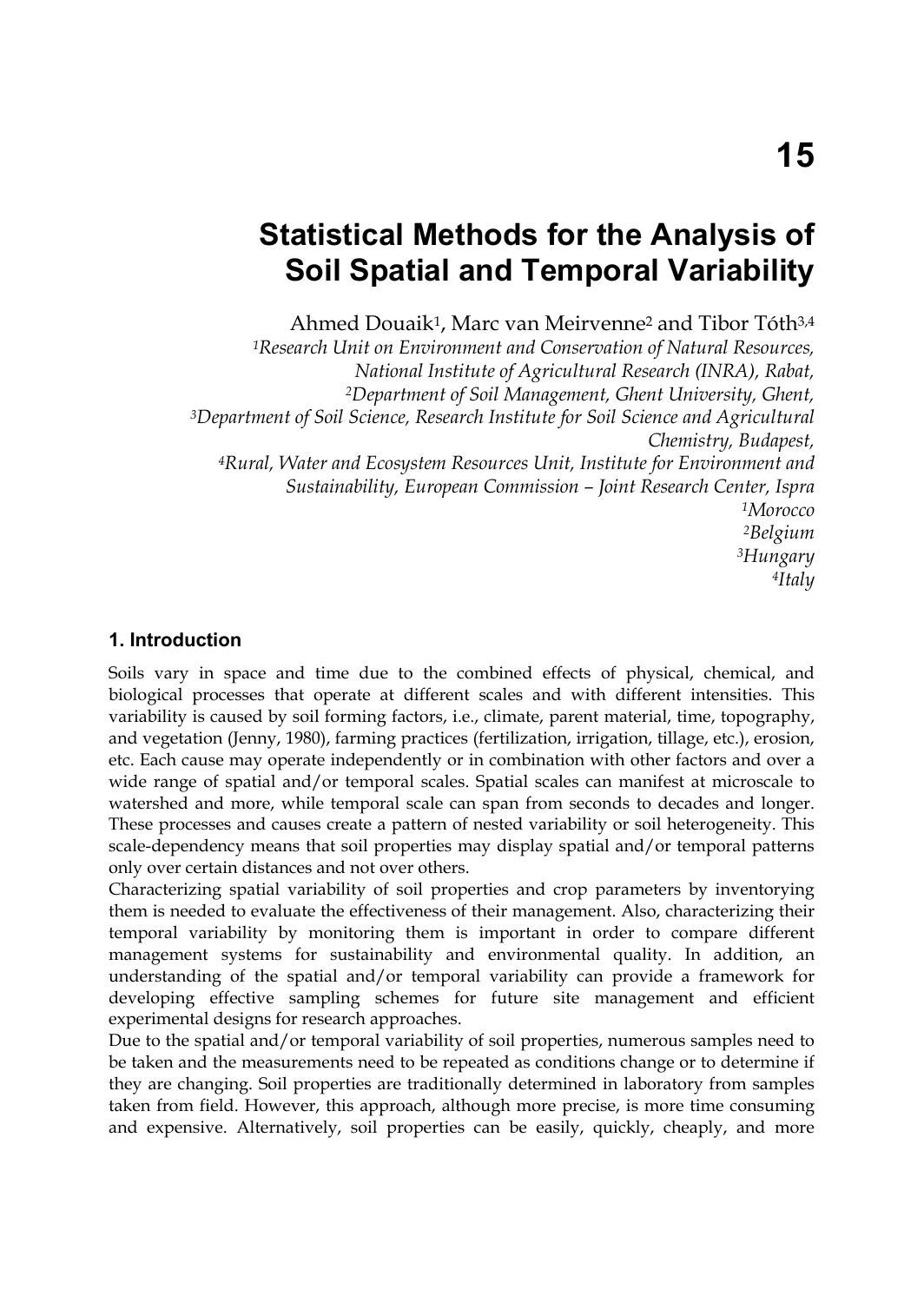intensively measured, even indirectly, using terrain attributes derived from a DEM and using emerging soil-landscape mapping technologies like GPS, geophysical techniques (EMI, GPR, TDR, etc.), soil spectroscopy and remote sensors, etc. Even with these auxiliary or proxy data sources, a full inventory of soil resources and properties is non-realistic and impossible. Therefore, soil can be measured at only limited space locations and time instants. Soil properties at non-sampled locations and/or times should be predicted. These predictions and related uncertainties can be obtained by using statistical models for soil spatial and/or temporal variability. In this way, soil variability can be considered as the combination of a systematic (deterministic) and a random (stochastic) components. The former represents the gradual or distinct changes (trends) while the latter involves differences not related to a known cause and those not discerned by the nature or the scale of investigation. The choice of the adequate model depends on the behaviour of the phenomenon of interest (a priori knowledge), the objective of the analysis, the nature of the available data, and, from a practical point of view, the existence of good statistical methods and adequate software packages.

Excellent review papers on modelling spatial and temporal variability were published a decade ago (Heuvelink & Webster, 2001; Kyriakidis & Journel, 1999). The latter review focused only on geostatistical methods for modelling particularly the joint space-time variability while the former discussed methods for modelling purely spatial, purely temporal, and joint space-time variability.

Our chapter is basically a review of statistical methods that have been used in order to describe and model the spatial and temporal variability of soil resources and properties. Once this variability is characterized and modelled, it can be advantageously used for different practical applications like optimal sampling of soil resources, efficient designing of experiments, interpolation and mapping of soil properties, etc. Therefore, in this chapter, we will present the main statistical methods with a short description of each of them, discuss eventually the possible links between some of them, identify their assumptions, merits and limitations, stress some of their practical applications, and list some relevant bibliographic references. The chapter fills the gap from the Heuvelink & Webster (2001) paper by considering more statistical methods like temporal stability (Douaik et al, 2006; Vachaud et al, 1985) and dynamic spatial variation (Douaik et al, 2007; Lesch et al, 1998), updates the presentation of the methods from the Kyriakidis & Journel (1999) paper by taking into account the research work done, and especially the last developments in pedometrics, during the past decade and adds some examples of practical applications like mapping using the Bayesian maximum entropy (Christakos, 2000; Douaik et al, 2005; 2009).

After presenting some classical statistical methods (Section 2), we provide an overview of the geostatistical methods including structural analysis (Section 3) and prediction (Section 4). Then, we present the Bayesian maximum entropy, another method of prediction (Section 5). Finally, we discuss the different methods and conclude with some suggestions for choosing among them (Section 6).

# **2. Classical statistical methods**

Classical statistical methods are basically aspatial and atemporal methods where the spatial and temporal coordinates are ignored. The different approaches are: coefficient of variation (2.1), variance component analysis (2.2), temporal stability (2.3), and dynamic spatial variation (2.4).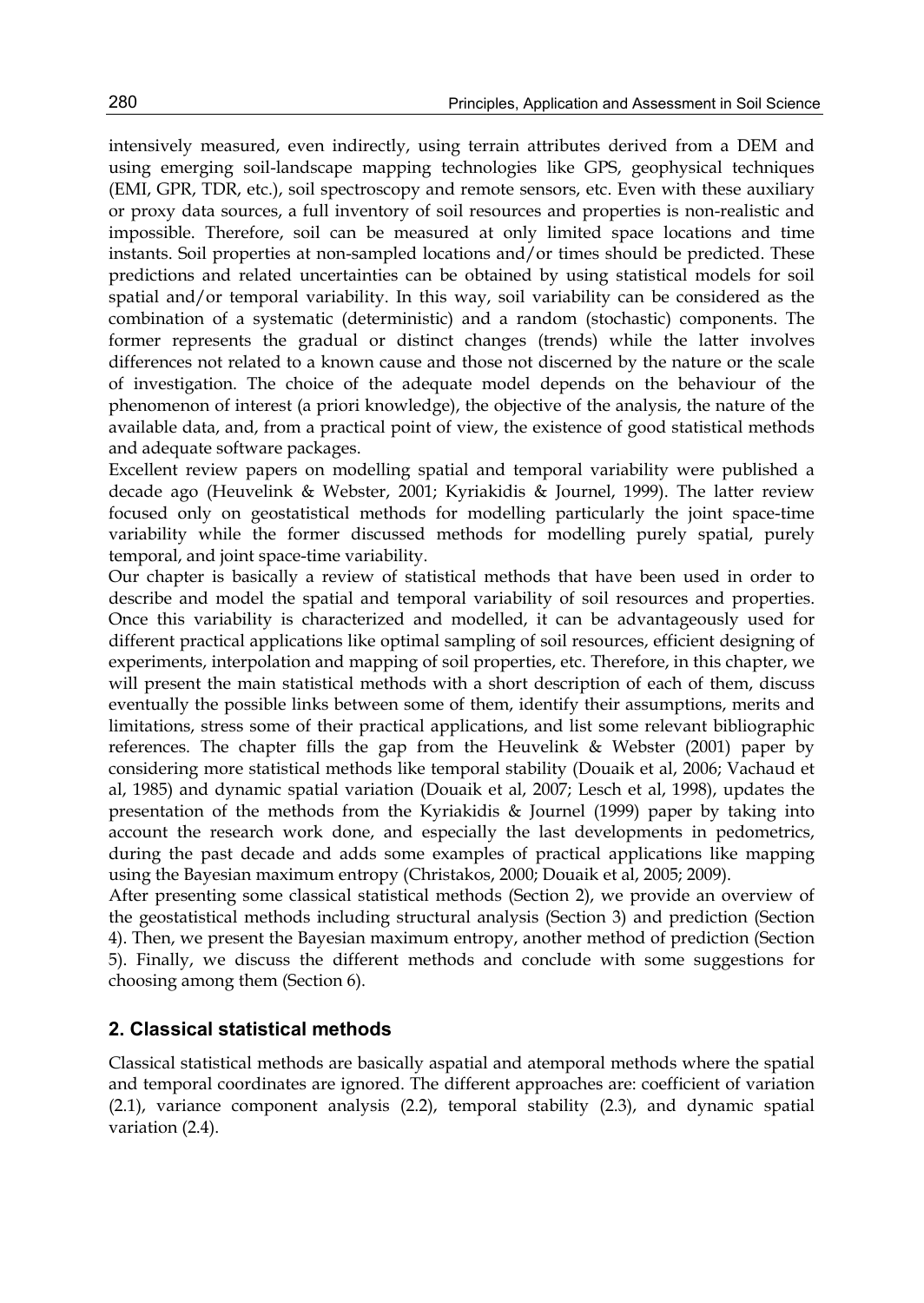## **2.1 Coefficient of variation**

It is assumed that the observed value for a soil attribute (*z*) at any location (*s*) at a given time instant (*t*) is:

$$
E[z(s,t)] = \mu + \varepsilon(s,t) \tag{1}
$$

with  $\mu$  the population mean and  $\varepsilon(s,t)$  random, spatially and temporally uncorrelated error assumed normally distributed with zero mean and variance *σ*2. The population mean is estimated from a sample:

$$
\hat{\mu} = \overline{z} = \frac{1}{n} \sum_{i=1}^{n} z_i
$$
\n(2)

with *n*: the sample size and the variance, *σ*2, is estimated by:

$$
\hat{\sigma}^2 = \frac{1}{n-1} \sum_{i=1}^n (z_i - \overline{z})^2
$$
 (3)

Its root square,  $\hat{\sigma}$ , is the standard deviation. The coefficient of variation is defined as:

$$
CV = 100 * \frac{\hat{\sigma}}{\bar{z}}
$$
 (4)

The coefficient of variation can be calculated for the temporal probability distribution function (PDF) at each space location as well as for the spatial PDF at each time instant. As an example, Van Wesenbeeck & Kachanoski (1988) studied the spatial distribution (from 100 locations) of the surface soil water content throughout the growing season (65 measurement dates). They concluded that there exists a temporal dependence of the spatial variability and a spatial dependence of the temporal variability. They also suggested that random sampling of the locations should be avoided. James et al. (2003) defined the temporal variability of soil moisture content as the coefficient of variation at each site across the whole year (52 time instants) and used an analysis of variance (ANOVA) to test for differences between habitats (three sites) in the temporal variability of soil moisture content. They found that soil moisture varied significantly with time but not between habitats while the interaction between time and habitat was significant which reflects differences between habitats in temporal pattern of soil moisture. The coefficients of variation were significantly different between habitats. Other examples of the use of the coefficient of variation for the assessment of the spatial and temporal variabilities can be found in Ehrenfeld et al. (1997) and Guo et al. (2002).

The standard deviation and, hence, the coefficient of variation does not incorporate spatial and/or temporal information and therefore doesn't provide a representation of the nature of the spatial and/or temporal behaviour of a given soil property. It is considered as an indicator of global variability as opposed to local variability (Carter & Pearen, 1985), the latter is identified using correlogram, covariance function, or variogram which will be presented later in this chapter (sections 3.3 to 3.6).

#### **2.2 Variance component analysis**

In the variance component analysis approach, the spatial and temporal contributions are considered as factors with random effects in the ANOVA model. In this way the different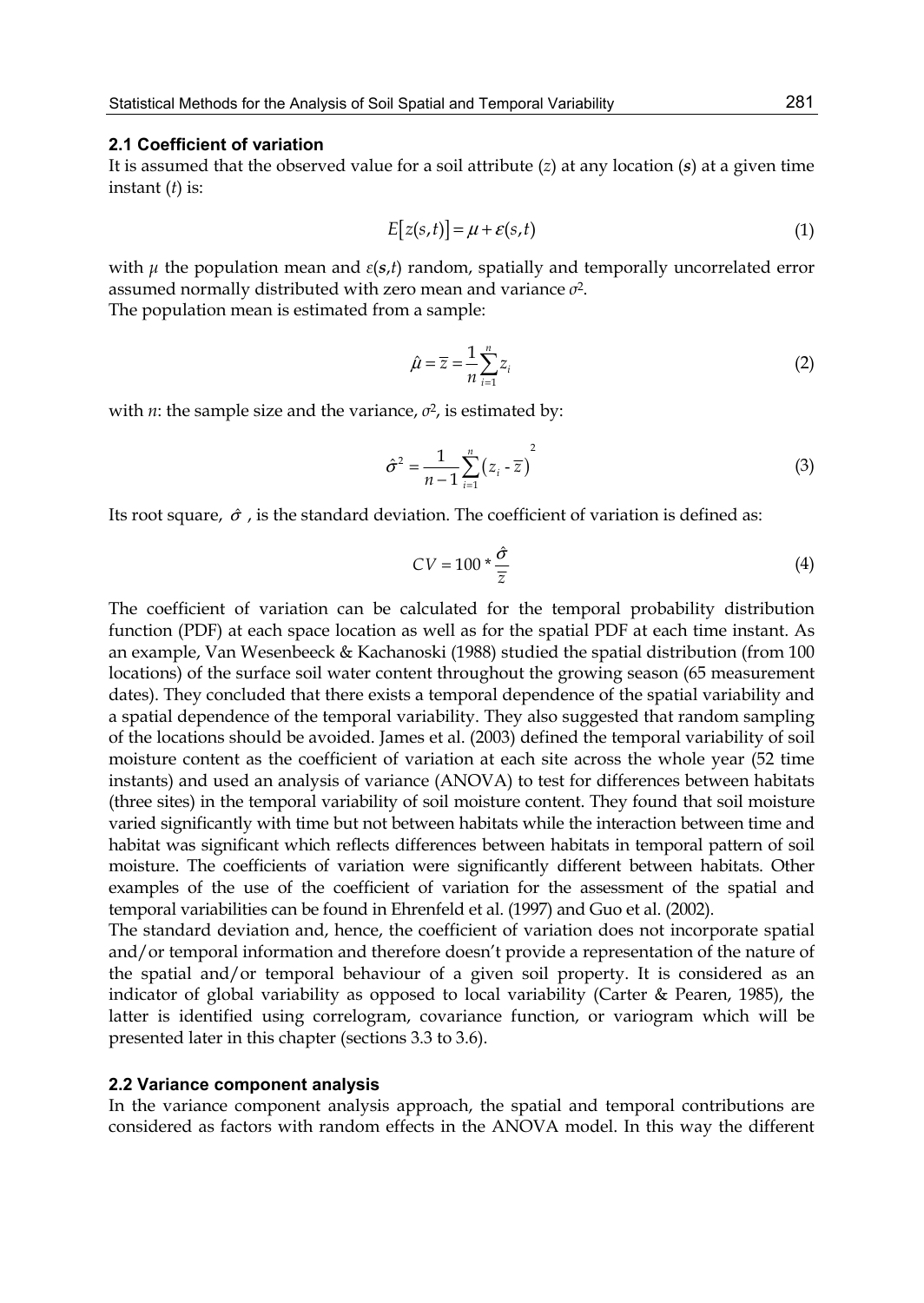components of the total variance can be determined. Campbell et al. (1989) adopted the following model, for the log concentrations of a given solute (log *c*) in subsample *l* (3) from sampling area *k* (2) at site *j* (2) and at time *i* (6 dates over 20 days):

$$
\log c_{ijkl} = \mu + T_i + S_j + A_k + (A.U)_{kl} + \varepsilon_{ijkl}
$$
\n<sup>(5)</sup>

with  $\mu$ : the grand mean; *T*: the time effect; *S*: the site effect; *A*: the sampling area effect; (*A*.*U*): the subsampling within sampling area effect, and *ε*: an error term. The temporal and spatial variances were compared to the sampling area variance while the latter was compared to the subsampling within sampling area variance. They found that the temporal variation was far less significant than the variation between the two sites. Also they found that the variation between areas a few meters apart was greater than that between the two sites even though the texture and the management of the sites were quiet different. Other examples of the evaluation of the temporal and spatial variabilities based on the concept of variance component analysis can be found in Van Es (1993) and Van Es et al. (1999).

The variance component analysis is directly related to the coefficient of variation presented in the precedent section. The variance component estimates for each variability source are computed, and then the square root of these estimates is divided by the mean value. The output is exactly the definition of the coefficient of variation. Thus, the variance component analysis is suffering from the same drawbacks as the coefficient of variation approach.

## **2.3 Temporal stability**

The concept of temporal stability was first introduced by Vachaud et al. (1985). It is defined as the time invariant association between spatial location and statistical parameters of soil properties. They distinguished mainly two approaches: relative differences and Spearman rank correlation.

#### **2.3.1 Relative differences**

Let  $z_{ij}$  be the observed value of a soil property at location *i* (*i*=1, …, *n*) and time *j* (*j*=1, …, *m*). The relative differences  $\delta_{ij}$  are defined as:

$$
\delta_{ij} = \frac{z_{ij} - \overline{z}_j}{\overline{z}_j} \tag{6}
$$

with  $\overline{z}_i$ : the spatial average for the time instant *j*. The temporal average of  $\delta_{ii}$  is:

$$
\overline{\delta}_i = \frac{1}{m} \sum_{j=1}^m \delta_{ij} \tag{7}
$$

and its corresponding temporal standard deviation is defined as:

$$
\sigma\left(\overline{\delta}_{i}\right) = \sqrt{\frac{1}{m-1} \sum_{j=1}^{m} \left(\delta_{ij} - \overline{\delta}_{i}\right)^{2}}
$$
\n(8)

A zero value for  $\delta_i$  indicates that the temporal average  $\overline{z}_i$  represents the average value over the whole study area at any time. The field average value is overestimated if  $\delta_i$  > 0 while it is underestimated when  $\delta_i$  < 0. A more time stable location will be indicated by a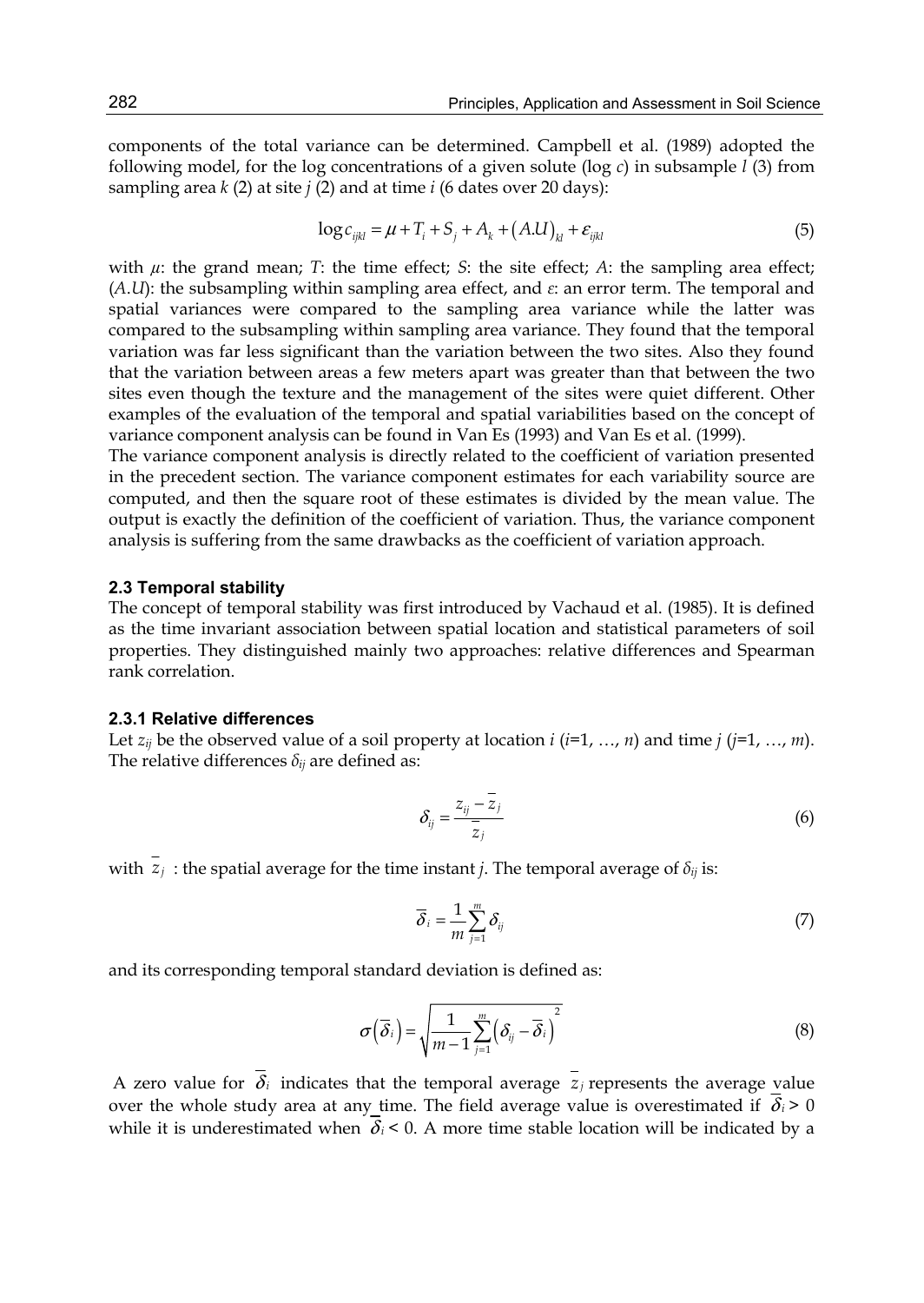small value of  $\sigma(\delta_i)$  whereas a high value of the latter is an indication of a less time stable location. The  $\delta_i$  values can be plotted graphically against their rank with the corresponding temporal standard deviations.

 Based on the relative differences, Kachanoski & De Jong (1988) showed that a useful test for temporal stability is the Pearson correlation coefficient between soil property values measured at two consecutive time instants. They also showed that temporal stability exists if the relative differences remain constant between two time instants:  $\delta_{i2} = \delta_{i1}$ . This equation implies that:

$$
z_{i2} = \frac{\bar{z}_2}{\bar{z}_1} z_{i1}
$$
 (9)

 $z_1$  and  $z_2$  being spatial averages for the time instants  $j = 1$  and 2, respectively. This equation establishes a linear relationship between the soil property at two different times with an intercept equal to zero and a slope equal to the ratio of the mean value observed at the second time frame to the mean value observed at the first time frame. Consequently, a good test for the temporal stability is the correlation between soil property values measured at consecutive time frames (Kachanoski & De Jong, 1988).

Furthermore, the former equation implies that the regression between relative differences from two consecutive time frames should have a zero intercept and a unity slope. This is another way to check the existence of temporal stability of the spatial pattern of a variable. However, the regression between z*i*2 and z*i*1 is, in general, of the following form:

$$
z_{i2} = a^* z_{i1} + b \tag{10}
$$

Using equations (9) and (10) we expect that, if temporal stability exists, the following conditions are verified:

$$
a = \frac{z_2}{z_1} \text{ and } b = 0 \tag{11}
$$

So, another way to check the temporal stability is to test for a zero intercept and a unity slope of the regression between two consecutive time instants.

If there is a constant increase or decrease in the soil property, *w*, in all the locations between two time frames, we expect from Eq. (10) that (Kachanoski & De Jong, 1988):

$$
a = 1 \text{ and } b = w \tag{12}
$$

Equation (12) indicates that if the slope of the regression between values at two consecutive time instants is not significantly different from one, then the regression intercept represents the constant change that has occurred between the two time instants.

Based on whether the intercept (*b*) is significantly different from 0, the slope (*a*) is significantly different from 1, or both, four possible scenarios can be distinguished (Douaik et al, 2007; Grant et al., 2004):

- *Scenario* 1 ( $a = 1$  *and*  $b = 0$ ): there is no net change between the two sampling dates
- *Scenario* 2 ( $a \neq 1$  *and*  $b = 0$ ): the mean soil property level has changed and there is a static (uniform) change in the soil property spatial pattern
- *Scenario* 3 ( $a = 1$  *and*  $b \neq 0$ ): the mean soil property level has not changed and the change in the soil property spatial pattern is dynamic (non-uniform) but, when averaged, this change is not significant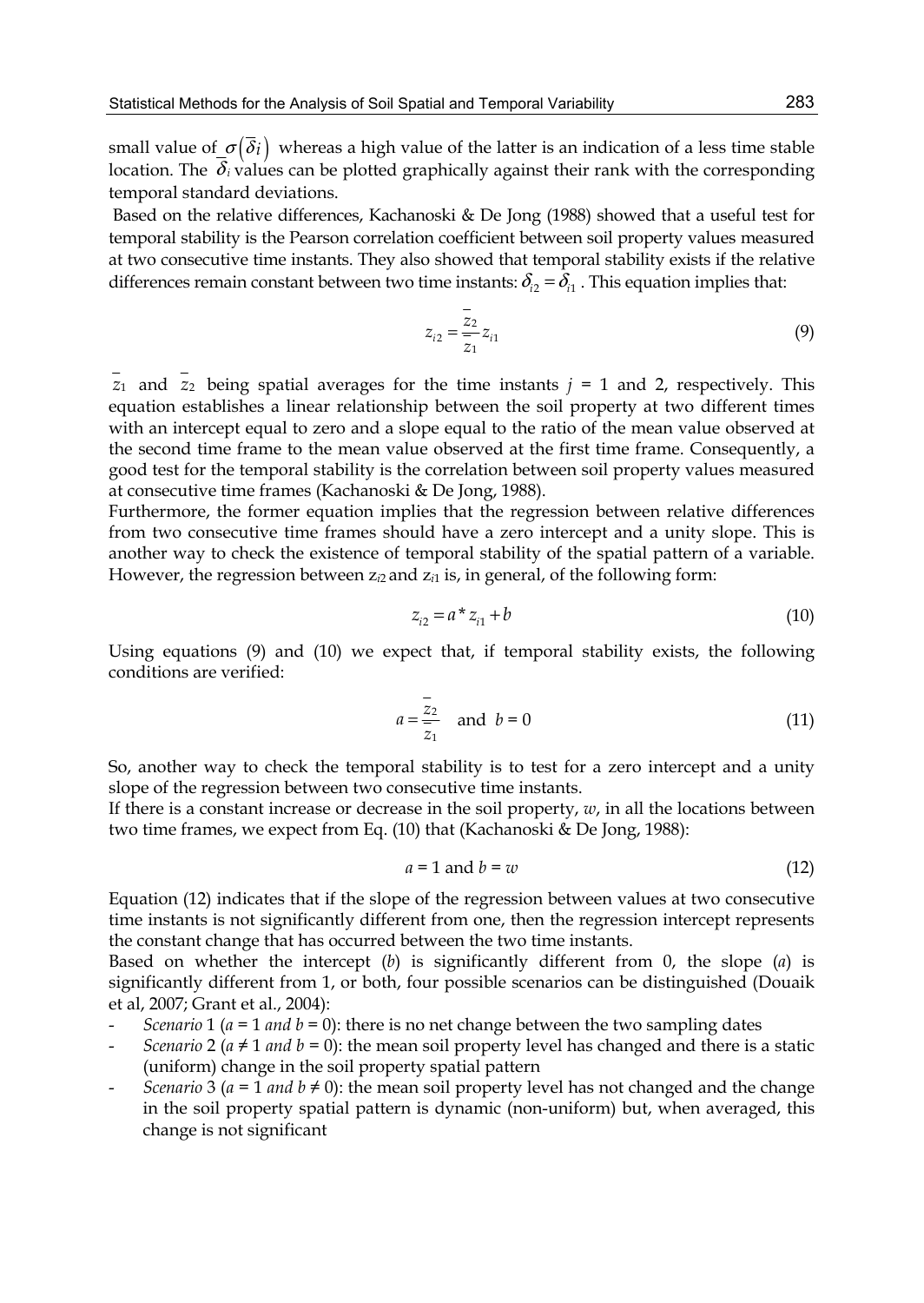*Scenario* 4 ( $a \ne 1$  *and*  $b \ne 0$ ): the mean soil property level has changed and the change in the soil property spatial pattern is dynamic (non-uniform).

These refinements of the concept of temporal stability were used by, among others, Da Silva et al. (2001), Douaik (2005), Douaik et al (2006; 2007), Ehrenfeldt et al. (1997), Goovaerts & Chiang (1993), Petrone et al. (2004), Van Wesenbeeck et al. (1988).

 The concept of relative differences is based on the same statistical parameters (mean and standard deviation) as the two precedent approaches. However, it uses the standardized data (relative differences) for each time instant instead of the original data and the mean and standard deviation are computed for each space location. This concept is based, like the two precedent approaches, on the Gaussian distribution of data and the absence of autocorrelation. Both assumptions must be checked before the use of relative differences in the study of temporal stability. The normality can be checked using the standard statistical tests and the independence can be verified using either a test for autocorrelation like the Moran test or by computing the variogram and determining its range. Normality can be gained via data transformation and independence by the selection of sample locations separated by distances larger than the autocorrelation range. For non normally distributed data, but still non autocorrelated, the Spearman rank correlation can be used. The latter is presented in the next section.

#### **2.3.2 Spearman rank correlation**

It refers to the tendency of a soil property, measured at different locations in space, to maintain their relative ranking over time. It is defined as:

$$
r_{s} = 1 - \frac{6\sum_{i=1}^{n} (R_{ij} - R_{ik})^{2}}{n(n^{2} - 1)}
$$
(13)

with *Rij* and *Rik* the ranks of *zij* observed at location *i* on time instants *j* and *k*, respectively. A value of this coefficient equal to one indicates a perfect temporal stability between time instants *j* and *k*, and thus identity of ranks for any location whereas a lack of temporal stability implies that  $r_s = 0$ . Many researchers used this concept to evaluate the temporal stability of different soil properties, among them, Campbell et al. (2001), Douaik (2005), Farley & Fitter (1999), Guo et al. (2002), Heathman et al. (2009), Hu et al (2011), Reichardt et al. (1993), Si (2002), and Wendroth et al. (1999).

The Spearman rank correlation coefficient is a non parametric statistics therefore it can be used even for non normally distributed data. However, in the case of autocorrelation, its use is not recommended and it will be cautious to use statistical methods which consider the spatial and temporal nature of the given soil property. In addition, even for independent data, the Spearman rank correlation inform us only about the relative ranking of space locations between two time instants and do not provide a quantification of the temporal change. This quantification can be obtained using either the paired-*t* test for comparing mean values or the dynamic spatial variation approach. The former is presented in what follows while the latter is discussed in section 2.5.

### **2.4 The Paired-***t* **test**

Equation (9) just indicates if there is a constant change or not between two time instants, but we still need to check if the mean values of a soil property between these two times are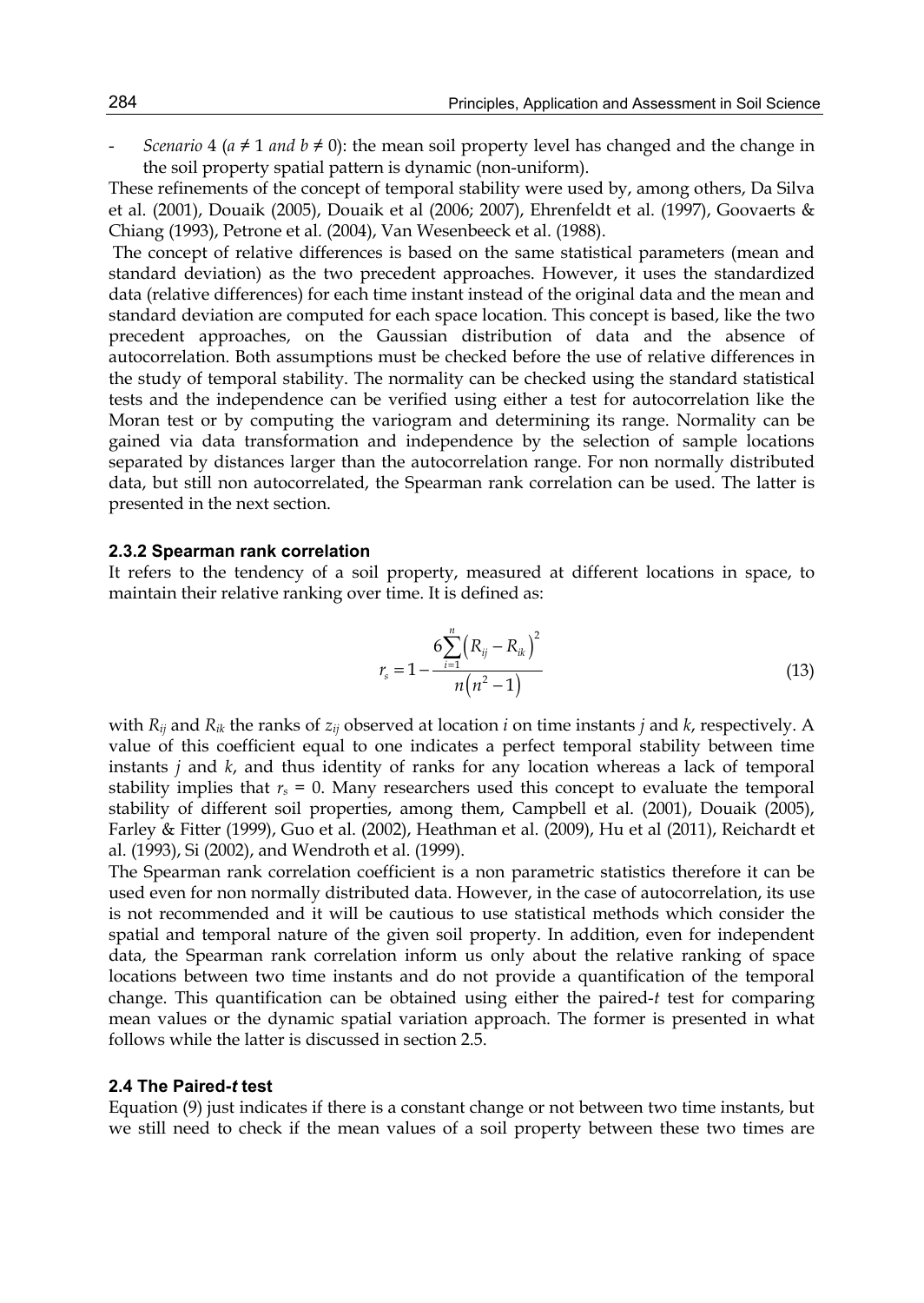significantly different or not. To answer this question, the paired-*t* test (McClave & Sincich, 2006) is used. The test statistic *t* is computed as:

$$
t = \frac{\overline{d}}{s_d \sqrt{n}}\tag{14}
$$

with  $\overline{d}$  the mean of the differences,  $d_i$ , between the observations for the second and the first time frames:

$$
\overline{d} = \frac{1}{n} \sum_{i=1}^{n} d_i = \frac{1}{n} \sum_{i=1}^{n} (z_{i2} - z_{i1})
$$
\n(15)

 $s_d$  is the standard deviation of the differences:

$$
s_d = \sqrt{\frac{1}{n-1} \sum_{i=1}^{n} (d_i - \overline{d})^2}
$$
 (16)

and *n* the number of the differences, i.e. the number of locations.

The test statistic *t* (equation 14) has (*n*-1) degrees of freedom. The calculated statistic is compared to a tabulated *t* value with the same degrees of freedom and a probability of error of type I (taken generally equal to 5%). Equivalently, the corresponding probability to the test statistic *t* is compared to 5% to check if the difference of mean values is significant or not. As an example of application of the paired-*t* test, Kenny et al. (2002) checked the temporal trend of the mean thickness of the *Ap* horizon.

#### **2.5 Dynamic Spatial variation**

The concept of temporal stability handles each soil property separately and, as described before (section 2.3), it can quantify the temporal change even without testing if this change is significant or not. Lesch et al. (1998) discussed another approach that can test for change in the mean value as well as for a dynamic spatial variation between two time instants. Dynamic spatial variation refers to the spatially variable change of a soil property between two time instants, i.e., the change is not the same between two time instants for each location.

To test for the existence of dynamic spatial variation, Lesch et al. (1998) identified different steps. First of all, the pairs of soil data obtained at a first time instant (y and z), from *n s*pace locations, are used to establish a calibration equation based on the regression model:

$$
z = b_1 * y + b_0 \tag{17}
$$

The parameters of this regression equation ( $b_0$  and  $b_1$ ) are estimated using the ordinary least squares method. In a second step, the residuals of the model are tested for spatial independence, normality, homoscedasticity and the linearity of the relationship. The three last assumptions can be verified using classical regression tools. The assumption of spatial independence can be checked using the Moran test (Lesch et al., 1995). In the next step, a mixed ANOVA model is set:

$$
z_{ij} = \mu + t_i + b_j + \varepsilon_{ij}
$$
 (18)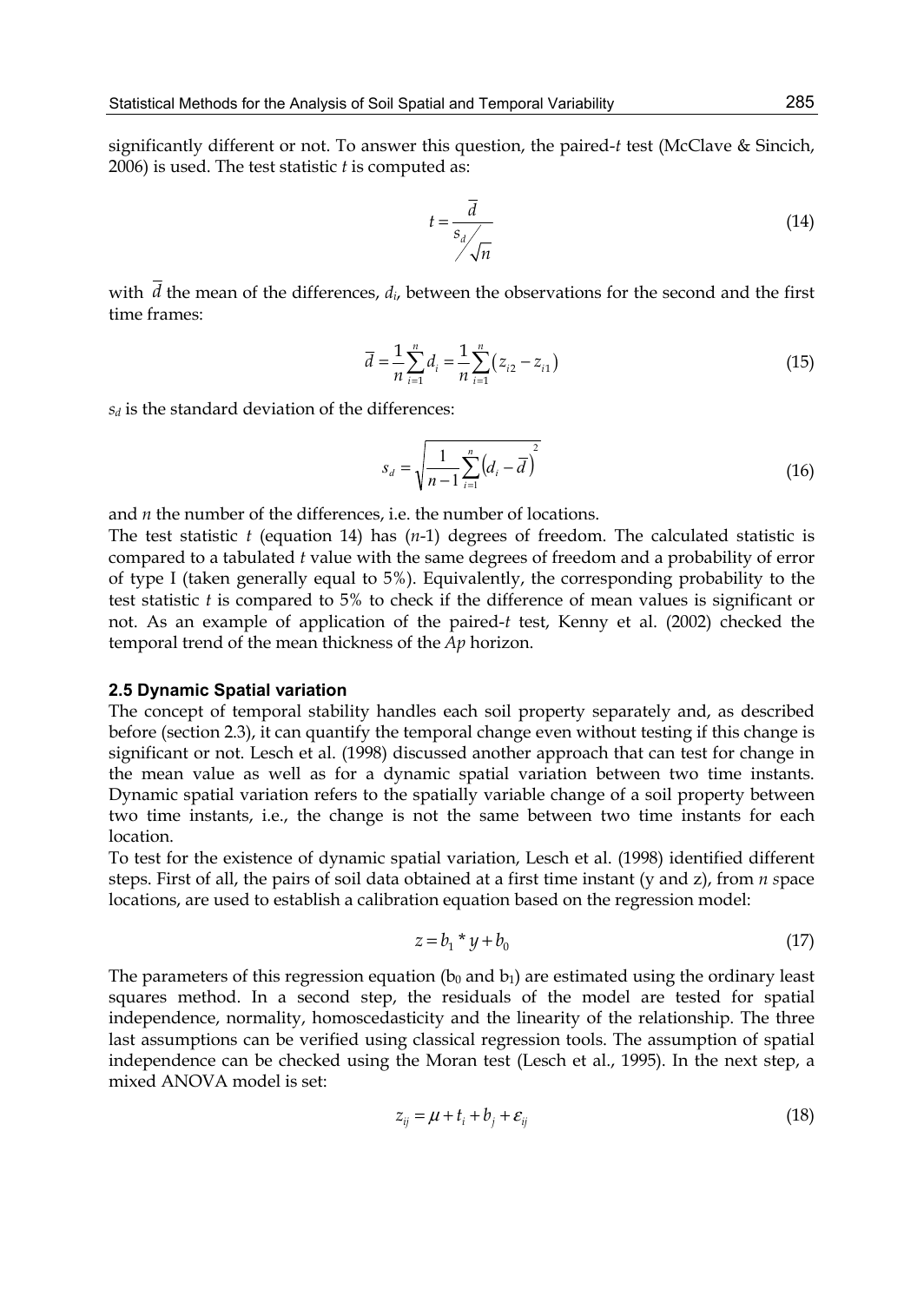*i*=1, 2 are the two time instants and *j*=1, … , *n* are the locations. This model is equivalent to:

$$
z_{2j} - z_{1j} = d_j = d_0 + \eta_j + (\varepsilon_{2j} - \varepsilon_{1j})
$$
\n(19)

with  $d_0 = t_2 - t_1$  is the difference between mean values for the second and first time instants and  $\eta$ <sub>*j*</sub> independently and identically normally distributed with zero mean and variance equal to  $\sigma_{\theta}^2$ :  $\eta_i \approx N(0, \theta^2)$ . If  $z_{1i}$  represents the observed values of the first soil property at the first time instant and at locations  $j$  ( $j=1, ..., n$ ) and  $z_{2k}$  represents the same property observed at the second time instant at the locations *k* (*k*=1, …, *m*), the difference between the two values is given by Eq. (19) with  $d_0$  representing the shift in the average value between the two time instants and *η* representing the dynamic spatial variation. These two quantities can be statistically tested: the first if it is different from zero and the variance of the second if it is higher than zero.

Based on whether the first parameter (the mean difference, *d0*) is significantly different from zero, the second parameter (spatial shift, *θ2*) is significantly higher than zero, or both, four possible scenarios can be distinguished (Douaik et al., 2007):

- *Scenario* 1 ( $d_0$  = 0 *and*  $\theta$ <sup>2</sup> = 0): there is no net change with time in the soil property
- *Scenario* 2 ( $d_0 \neq 0$  *and*  $\theta^2 = 0$ ): the mean soil property level has changed and there is a static (uniform) change in the soil property spatial pattern
- *Scenario* 3 ( $d_0 = 0$  *and*  $\theta^2 > 0$ ): the mean soil property level has not changed and the change in the soil property spatial pattern is dynamic (non-uniform); again, when averaged, this change is not significant
- *Scenario* 4 ( $d_0 \neq 0$  *and*  $\theta^2 > 0$ ): the mean soil property level has changed and the change in the spatial pattern of the soil salinity is dynamic (non-uniform).

An application of the approach of Lesch et al (1998) can be found in Douaik (2005), Douaik et al (2007) and Tóth et al (2002).

The approach of Lesch et al (1998) is based on the determination of a linear regression between two soil properties; hence it assumes that the residuals from the regression model are normally distributed with equality of variances and spatially not autocorrelated. All these assumptions must be checked. If spatial autocorrelation is present in the residuals, the estimates of the regression parameters and their variances are biased and the statistical tests are no longer valid. In this special case, spatial regression and/or geostatistical approaches (sections 3 and 4) are recommended.

## **3. Geostatistics: Structural analysis**

Structural analysis is concerned with the description and the modelling of the spatial and/or temporal variability using geostatistical tools like the covariance function, the correlogram, or the variogram. The analysis of space-time data requires the definition of a space-time continuum with a coordinate system and a measure of space-time distance and models and techniques which make possible the link between spatio-temporally distributed data (Christakos et al., 2002). The spatial coordinates are defined, in general, in two dimensions  $s = (s_1, s_2)$  and the temporal coordinate *t* along the temporal axis such that the space-time coordinates are  $p = (s, t)$ .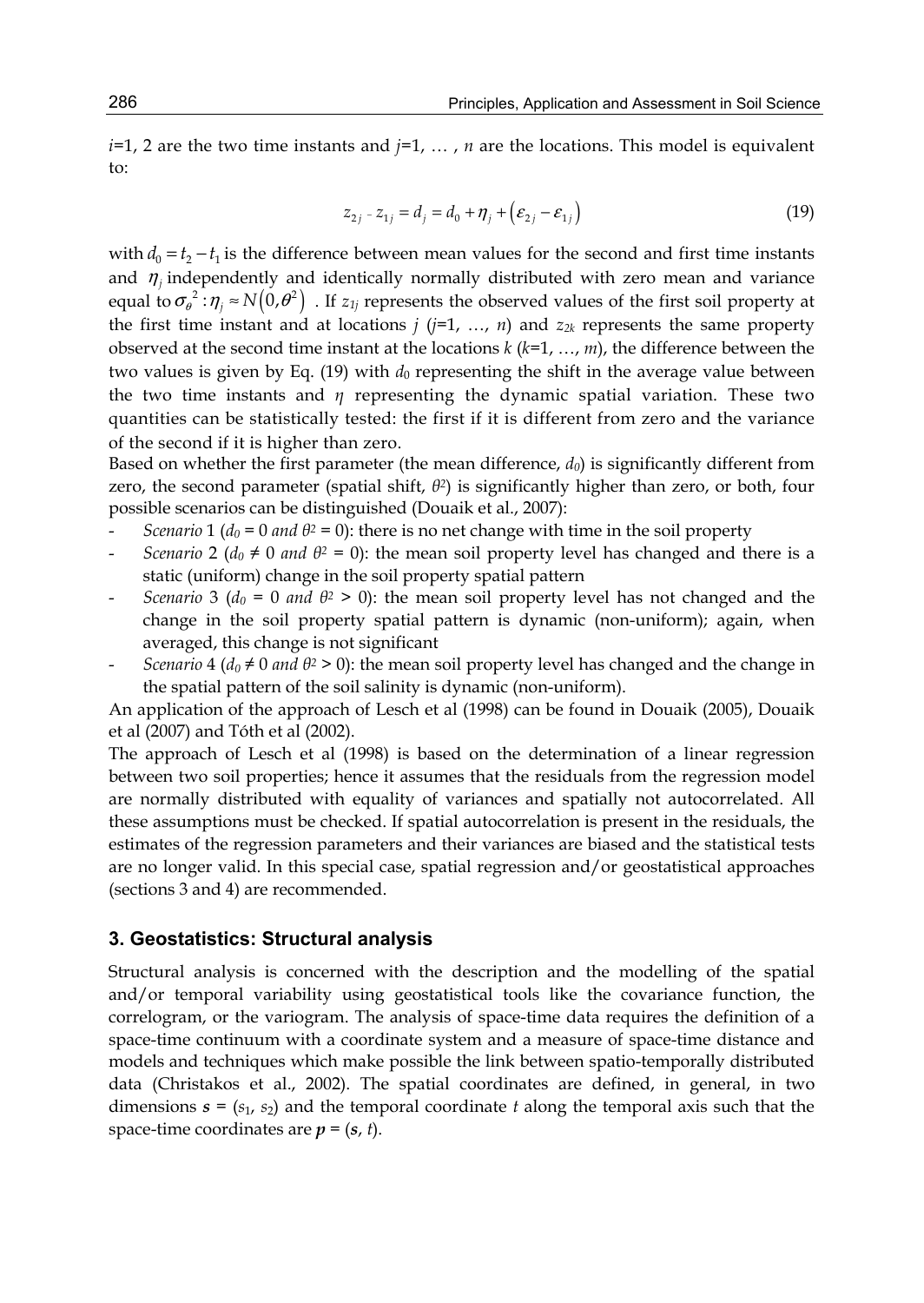## **3.1 Space-Time Random Field model**

Christakos et al. (2002) defined space-time random field (STRF) model as 'a mathematical construction that rigorously represents the distribution of natural phenomena across space and time. The STRF model provides scientifically meaningful representation, explanation, and prediction of these phenomena in uncertain environments. These uncertainties may be due to measurement errors, heterogeneous databases, erratic fluctuations in the space-time variation of the underlying process, and insufficient knowledge'. An STRF,  $X(p)$ , is a collection of realizations  $\chi$  of the space-time distribution of a natural variable. It can be viewed as a collection of correlated random variables *x*=[*x*1,  $\ldots$ ,  $x_n$ <sup> $\upharpoonright$ </sup> at the space-time points  $p=[p_1, \ldots, p_n]$ <sup>'</sup> and a realization of the STRF at these points is  $\chi = [\chi_1, \ldots, \chi_n]$ . It assigns a probability that a realization  $\chi$  in *n* dimensions will occur following the multivariate probability distribution function (PDF) of *X*(*p*) or, equivalently, its cumulative distribution function (CDF). The PDF and CDF represent a complete characterization of the STRF. A partial, but sufficient, characterization of the STRF is provided by its space-time statistical moments. The first order moment, which is the mean function, expresses trends or systematic structures in space-time. The moment of second order, the covariance function, expresses correlations and dependencies between two different points  $p$  and  $p'$ . In addition to these two moments, an STRF can be also characterized by its variogram.

## **3.2 Conceptual approaches**

Christakos and Raghu (1996) reported that some forms of averaging over time or space are done before the analysis of the spatial or temporal random fields. In doing so, the joint space-time variability is not accounted for and there is some loss of information. Initially to consider both space and time variability, some authors resorted to some simplifications. For example, Bilonick (1985) and Egbert & Lettenmaeir (1986) decomposed their STRF in a purely spatial and a purely temporal components whereas Rodriguéz-Iturbe & Eagelson (1987) considered separable models where spatial variations were assumed to be independent of temporal variations.

Three main approaches can be distinguished for the analysis of the geostatistical space-time data (Kyriakidis & Journel, 1999; Stein & Sterk, 1999; Stein et al., 1998):

- Methods based on vectors of spatial random fields (SRF) for the case of many space locations and few time instants (Bogaert & Christakos, 1997; Papritz & Fluhler, 1994). It does not include the temporal dependence existing between observations and can predict only at the observed time instants. The spatial variability is modelled either through a separable spatial variogram for each time instant, or by a single spatial variogram considering time instants as replicates;
- Methods based on vectors of time series (temporal random fields, TRF) for the case of long time series with few space locations (Rouhani & Wackernagel, 1990; Solow & Gorelick, 1986). This approach doesn't take into account the spatial dependence and it predicts only at the observed locations. In a similar way as above, independent TRF or TRF as replicates in space can be considered.
- Methods using an STRF, thus considering the joint space-time variability;

For the first approach, the focus of the analysis is on smooth interpolated soil attribute maps over specific time instants. The intention is to capture single instantaneous snapshots (a static picture) of the natural process. The objective can be also the comparison of the various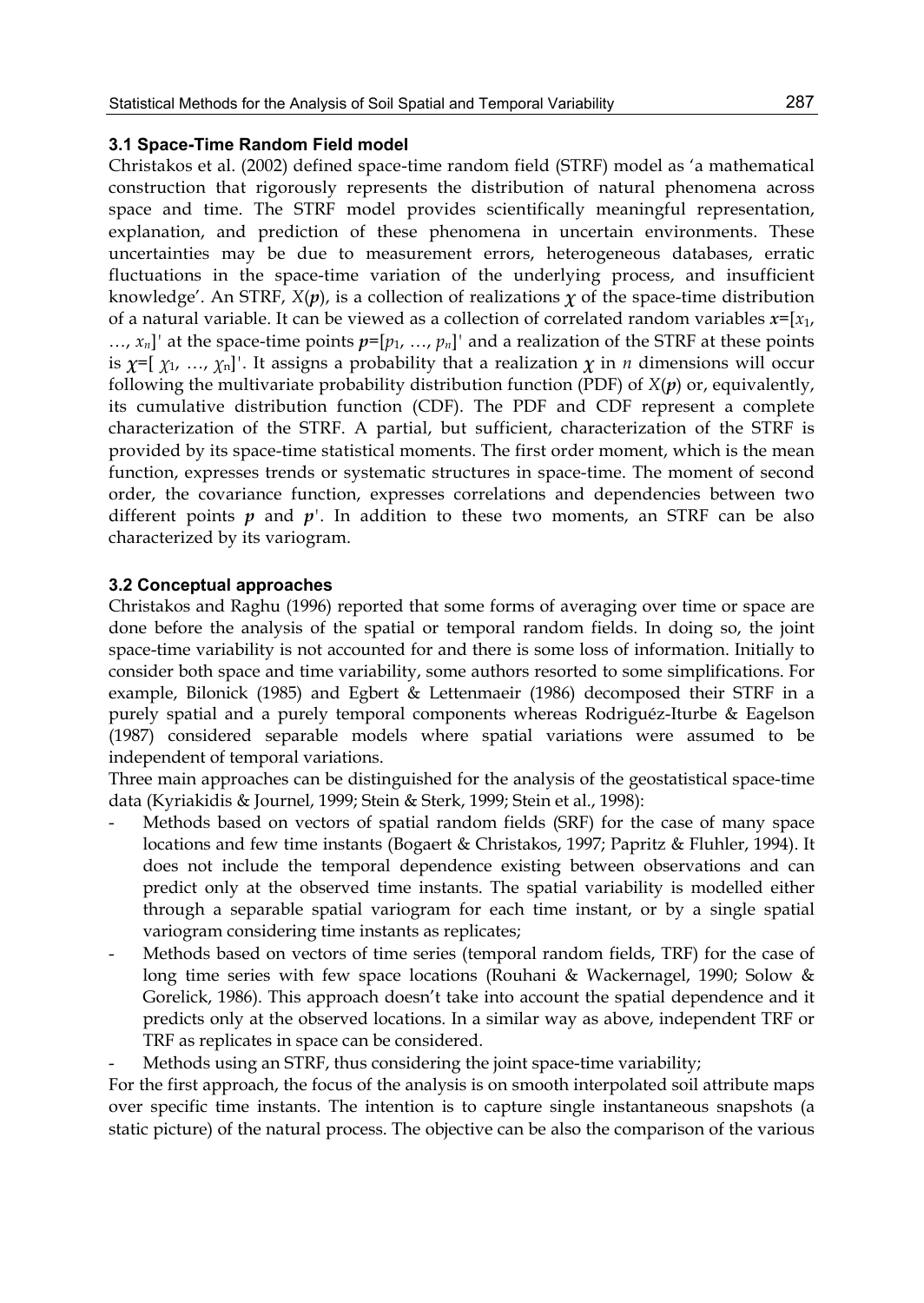maps or the detection of the temporal persistence or change in the spatial patterns (Goovaerts & Chiang, 1993; Van Meirvenne et al., 1996). The intention of the second approach is to capture a sequence of successive snapshots at single space locations, which give temporal profiles. Only the third approach includes both the spatial and temporal dependencies so the interpolation is more precise and can be done for unsampled time instants at unsampled space locations. The focus is here on video sequence of successive spatial pictures like a movie.

As a fully satisfactory stochastic model should involve explicitly both spatial and temporal aspects, we present in the following sections the STRF concept and, subsequently, some special cases. The spatial and/or temporal variability can be described and modelled using either the covariance function or the variogram; although the latter is far more used in the geostatistical literature than the former and, therefore, only the variogram forms will be presented here. Also, in the case of two different soil properties or for the same soil property but observed at two different spatial locations or time instants, the joint variability can be characterized using the cross covariance function or the cross variogram. We present in section 3.3 the joint STRF while the spatial random field (SRF) is presented in section 3.4 and the temporal random field (TRF) in section 3.5. Finally, the space-time, the spatial, and the temporal cross variograms are discussed in section 3.6.

#### **3.3 Joint Space-Time Random Field model**

The space time variogram is defined as:

$$
\gamma_X(h,\tau) = \frac{1}{2} \text{var}\left[X(s+h,t+\tau) - X(s,t)\right] = \frac{1}{2} E\left\{ \left[X(s+h,t+\tau) - X(s,t)\right]^2 \right\} \tag{20}
$$

It is estimated, from the observed data, by (Stein et al., 1998):

$$
\hat{\gamma}_X(h,\tau) = \frac{1}{2N(h,\tau)} \sum_{i,j=1}^{N(h,\tau)} \left[ x(s_i,t_j) - x(s_i+h,t_j+\tau) \right]^2 \tag{21}
$$

with  $x(s_i, t_j)$  and  $x(s_i + h, t_j + \tau)$  are pairs of observations with a spatial distance equal *h* at the time instant *tj*, the total number of such pairs is *Nj*(*h*), and a temporal distance equal *τ*, the number of such pairs is *N*(*τ*). Bilonick (1985) and Stein et al. (1998) are examples of application of the space-time variogram while examples of application of the space-time covariance function include Bennett (1975) for the analysis of population diffusion, Bell (1987) for the study of rainfall, Douaik (2005) and Douaik et al. (2004a) for the analysis of soil salinity.

#### **3.4 Separate Spatial Random Field model**

To each of the  $n_t$  time instants corresponds a spatial random field (SRF)  $X(s, t_i)$ ,  $j=1, ..., n_t$ . The spatial variogram, corresponding to each of the above SRF, is defined as:

$$
\gamma_j(h) = \frac{1}{2} \text{var}\Big[X(s, t_j) - X(s + h, t_j)\Big] = \frac{1}{2} E\Big[\Big[X(s, t_j) - X(s + h, t_j)\Big]^2\Big] \tag{22}
$$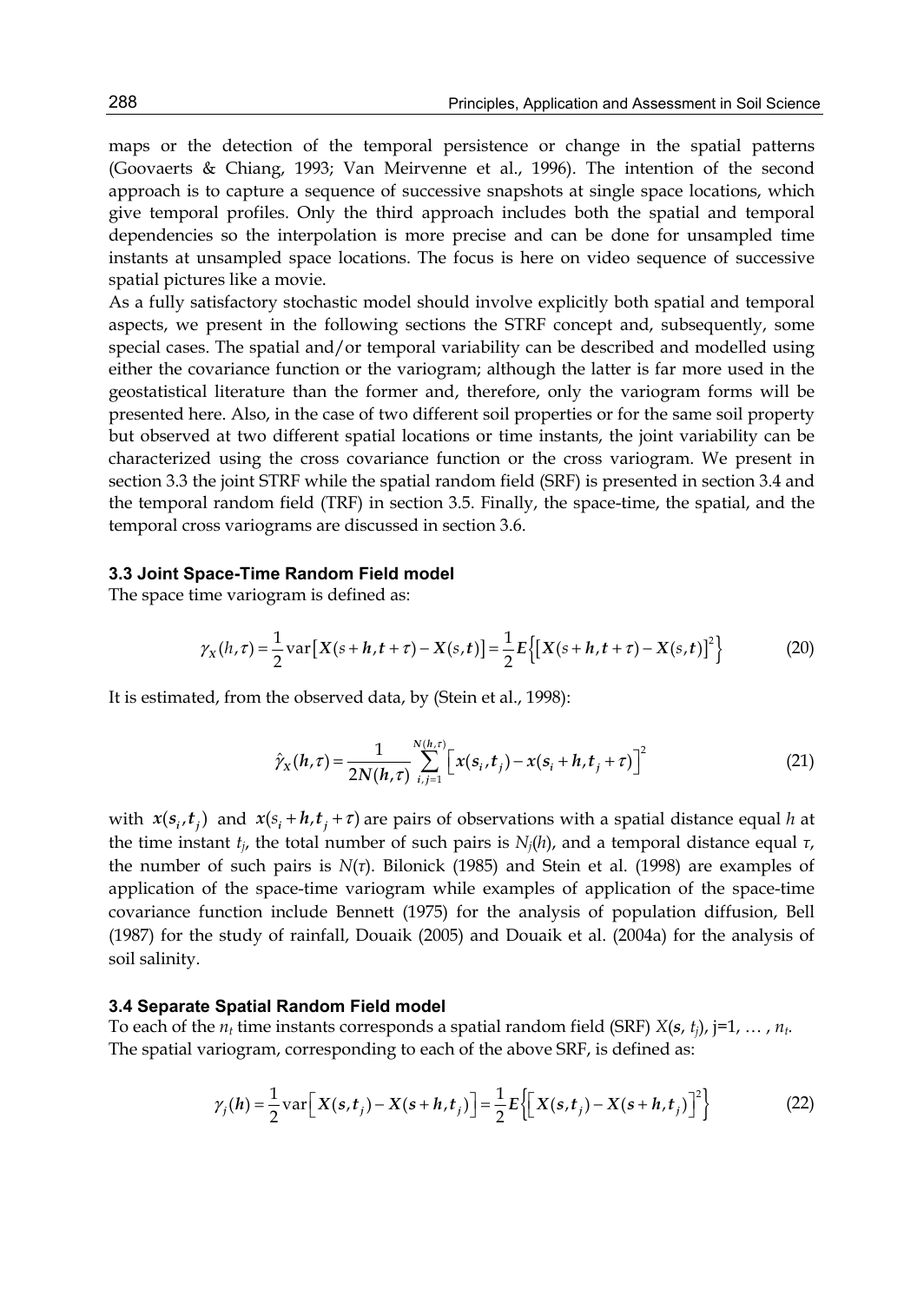It is estimated by:

$$
\hat{\gamma}_j(h) = \frac{1}{2N_j(h)} \sum_{i=1}^{N_j(h)} \left[ x(s_i, t_j) - x(s_i + h, t_j) \right]^2
$$
\n(23)

with  $N_i(h)$  is the number of pairs  $[x(s_i, t_j)]$ ,  $x(s_i + h, t_i]$  of data separated by a spatial distance *h*, at the time instant *tj*.

The spatial variogram (equation 22) is a special case of the space-time variogram (equation 20), i.e. when the temporal lag is zero meaning the same time instant:

$$
\gamma_j(\mathbf{h}) = \gamma_\mathbf{X}(\mathbf{h}, 0) \tag{24}
$$

The spatial variograms include the spatial dependence but the dependence in time is not accounted for. It is useful in the case of rich data in space and scarce data in time. The spatial variograms can be one, two or three dimensional.

The above procedure was used, for example, by Ettema et al. (1998) and Sterk & Stein (1997), among others. Many applications of separate spatial variograms, one for each time instant, can be found in the soil science literature. Among others, soil carbon (Chevallier et al., 2000; Van Meirvenne et al., 1996), soil salinity and sodicity (Cetin & Kirda, 2003; Mostafa & Yomota, 1998), soil water (Schume et al., 2003; Wendroth et al., 1999), nitrates (Bruckler et al, 1997), soil biological activity (Gorres, 1997), soil strength (Castrignanò et al., 2002), and soil fertility (Delcourt et al, 1996; Shi et al., 2002) were analyzed for their spatial and temporal change.

#### **3.5 Separate Temporal Random Field model**

In a similar way to SRF, for a fixed space location *si*, i=1, …, *ns*, corresponds the independent temporal random fields *X*(*si*, *t*).

The temporal variogram at the location  $s_i$ , i=1, ...,  $n_s$ , is:

$$
\gamma_i(\tau) = \frac{1}{2} \text{var}\left[X(s_i, t) - X(s_i, t + \tau)\right] = \frac{1}{2} E\left\{ \left[X(s_i, t) - X(s_i, t + \tau)\right]^2 \right\}
$$
(25)

It is estimated as:

$$
\hat{\gamma}_i(\tau) = \frac{1}{2N_i(\tau)} \sum_{j=1}^{N_i(\tau)} \left[ x(s_i, t_j) - x(s_i, t_j + \tau) \right]^2
$$
\n(26)

with  $N_i(\tau)$  is the number of pairs  $[x(s_i, t_i), x(s_i, t_i + \tau)]$  of data separated by a temporal distance (time period) *τ*, at the space location *si*.

Similarly to the spatial variogram, the temporal variogram (equation 25) is a special case of the space-time variogram (equation 20) when the spatial lag is zero meaning the same spatial location:

$$
\gamma_i(\tau) = \gamma_X(\mathbf{0}, \tau) \tag{27}
$$

The temporal dependence is included whereas the spatial dependence is not considered. Thus, it is useful if many data are collected in time and few in space. The temporal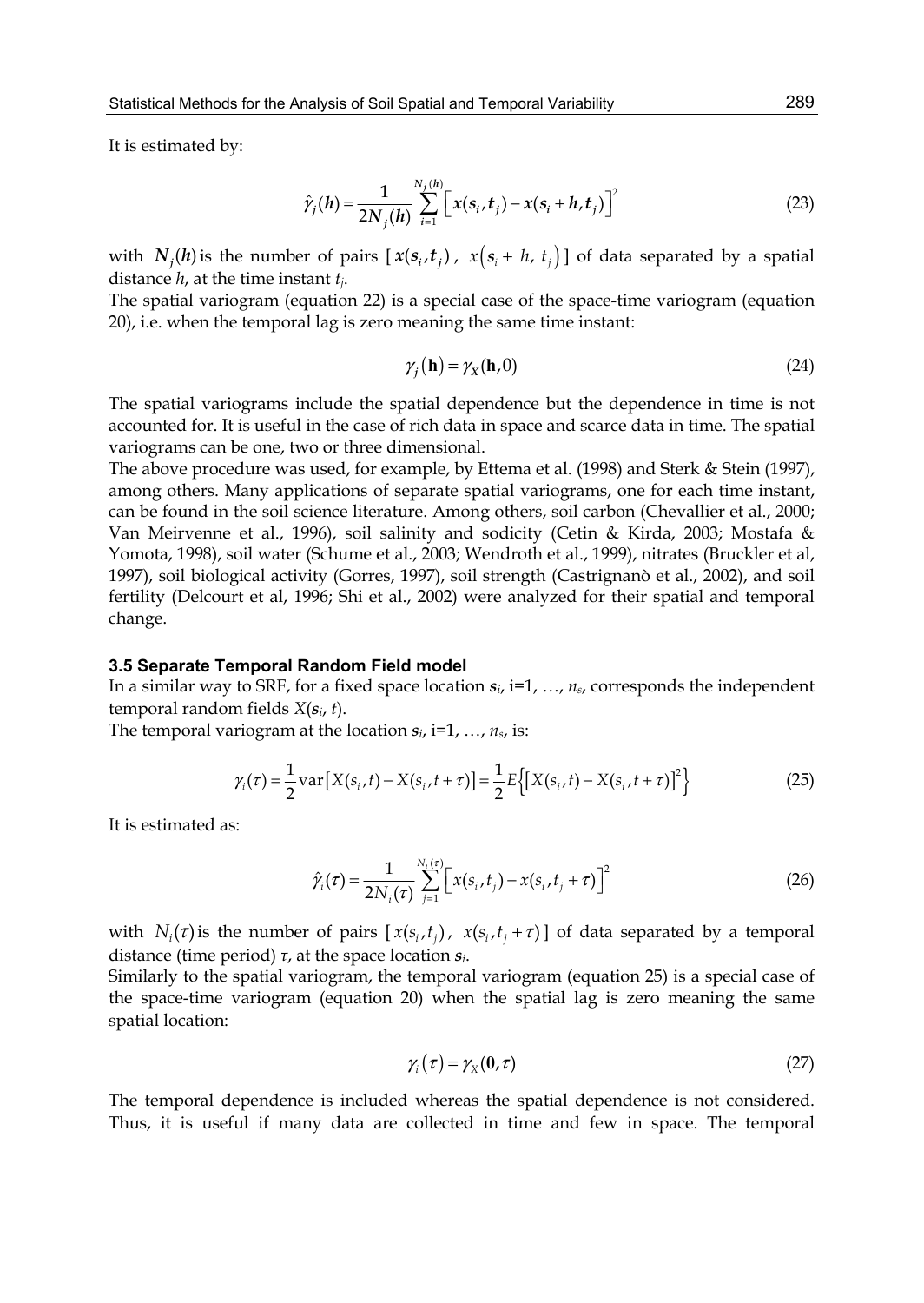variograms are one dimensional. Application of temporal variograms in the soil literature is scarce and Cichota et al (2006) and Franzluebbers et al (2002) are examples of such application.

### **3.6 Space-time, spatial, and temporal cross variograms**

The space-time cross variogram is defined, for two soil properties *X* and *Y*, as:

$$
\gamma_{XY}(h,\tau) = \frac{1}{2} E\{ [Y(s+h,t+\tau) - Y(s,\tau)][X(s+h,t+\tau) - X(s,\tau)] \}
$$
 (28)

It is estimated by:

$$
\hat{\gamma}_{XY}(h,\tau) = \frac{1}{2N(h,\tau)} \sum_{i,j=1}^{N(h,\tau)} \left[ x(s_i,t_j) - y(s_i+h,t_j+\tau) \right]^2
$$
\n(29)

In the case of two SRF observed at two time instants  $t_i$  and  $t_{i'}$ , the spatial cross variogram is defined by:

$$
\gamma_{jj'}(h) = \frac{1}{2} E\bigg\{ \bigg[ X(s, t_j) - X(s + h, t_j) \bigg] \bigg[ X(s, t_j) - X(s + h, t_j) \bigg] \bigg\}
$$
(30)

It is estimated by:

$$
\hat{\gamma}_{jj'}(h) = \frac{1}{2N_{\tau}(h)} \sum_{i=1}^{N_{\tau}(h)} \left[ x(s_i, t_j) - x(s_i + h, t_j) \right] \left[ x(s_i, t_{j'}) - x(s_i + h, t_{j'}) \right]
$$
(31)

with  $N_r(h)$  is defined as  $N(h,\tau)$  for a particular fixed temporal lag  $\tau$ .

By analogy with the spatial cross variogram, the temporal cross variogram for two TRF observed at two spatial locations *si* and *si'* is defined as:

$$
\gamma_{ii}(\tau) = \frac{1}{2} E\big\{ \big[ X(s_i, t) - X(s_i, t + \tau) \big] \big[ X(s_{i'}, t) - X(s_{i'}, t + \tau) \big] \big\}
$$
(32)

It is estimated by:

$$
\hat{\gamma}_{ii'}(\tau) = \frac{1}{2N_h(\tau)} \sum_{j=1}^{N_h(\tau)} \left[ x(s_i, t_j) - x(s_i, t_j + \tau) \right] \left[ x(s_{i'}, t_j) - x(s_{i'}, t_j + \tau) \right]
$$
(33)

with  $N_h(\tau)$  is defined as  $N(h,\tau)$  for a particular fixed spatial lag *h*.

Bishop & Lark (2006), Maas et al. (2010), and Motaghian & Mohammadi (2011) are examples of application of cross-variogram in the soil science. The definition of the spacetime, the spatial, and the temporal cross-variograms requires that data are observed at the same space locations and time instants, at the same space locations for two different time instants or at the same time instants for two different space locations, respectively. If it is not the case, the space-time, the spatial or the temporal pseudo cross-variogram (Papritz et al., 1993) needs to be used. Vanderlinden et al. (2006) and Zhang et al. (1999) are examples of application of pseudo cross-variogram and cokriging in soil science literature.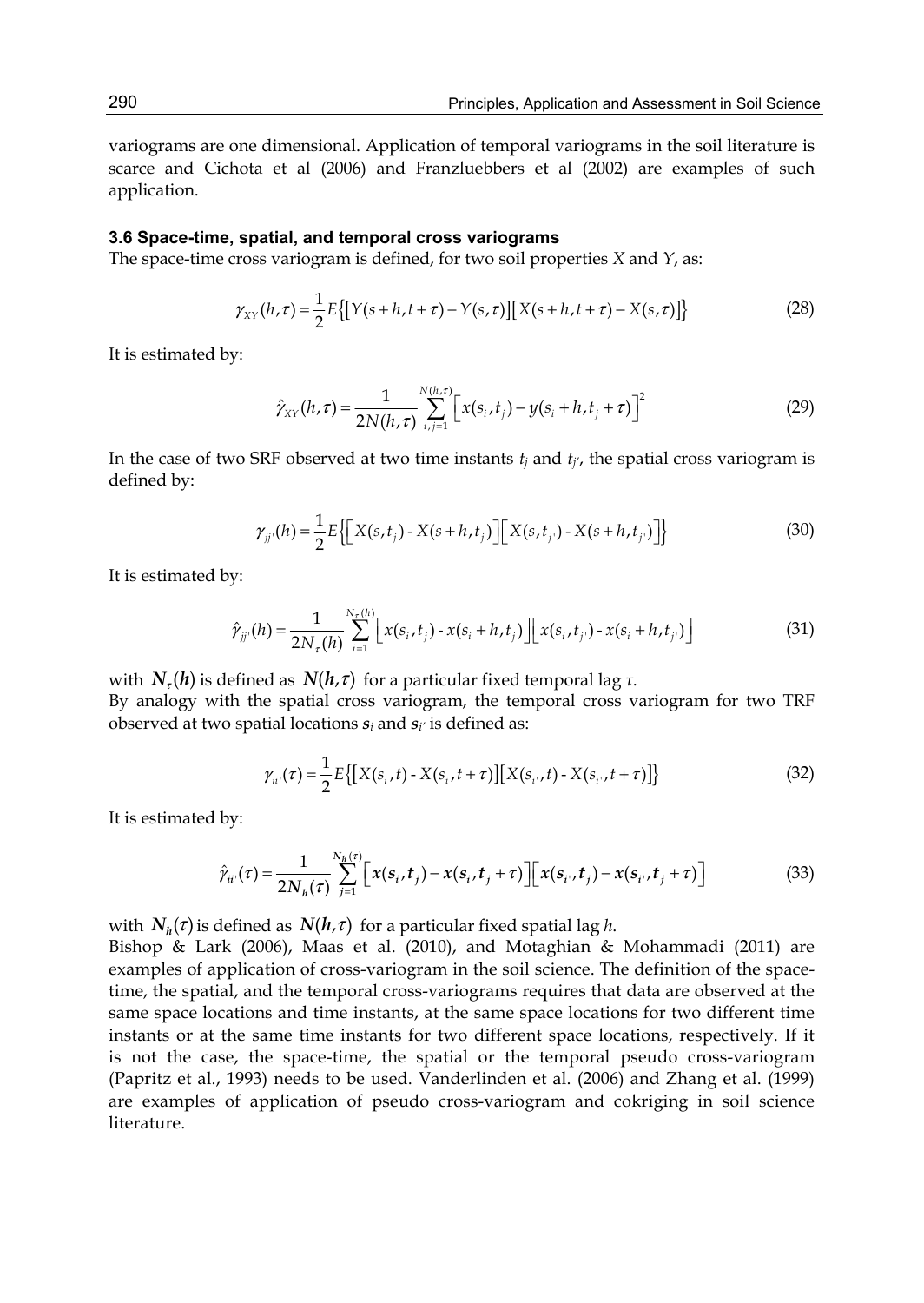## **4. Geostatistics: Prediction**

When a theoretical model is fitted to the experimental (observed) space-time covariance function or variogram, it becomes possible to tackle the problem of predicting attributes at unsampled space locations and/or time instants. Consider the problem of predicting the value of a continuous attribute *x* at any unsampled space location  $s_0$  and time instant  $t_0$ ,  $x(s_0)$ *t0*), using only the *x*-data available over the space region *S* and time domain *T*, say, *n* data  $\left\{ x(s_{ij}, t_i), j = 1, ..., n_i; i = 1, ..., n_i \right\}.$ 

Kriging is a family of generalized least squares regression algorithms that allows to predict  $x(s_0, t_0)$ . The latter is considered, in geostatistics, as a realization of the STRF  $X(s_0, t_0)$ . The problem of predicting  $x(s_0, t_0)$  is defined as (Rouhani & Myers, 1990):

$$
\hat{X}(s_0, t_0) = \sum_j \sum_i \lambda_{ij} X(s_{ij}, t_j)
$$
\n(34)

with  $\lambda_i$ , the kriging weights for the time instant  $t_i$  and the space location  $s_{ij}$ .

This is the general form and there are some simplifications which are related to the kind of STRF considered. We present first the simple cases where we consider only SRF or TRF, and then we present the more general case for the single STRF.

#### **4.1 Spatial or temporal kriging**

In case of spatial or temporal random field (sections 3.4 and 3.5) we saw that the dependence in data is modelled via a spatial or temporal covariance function or variogram. For example, in the case of an SRF, we are dealing in the space domain and the different kriging algorithms defined for SRF can be applied. Let  $X(s, t_0)$  denotes the SRF at the time instant  $t_0$ . The predictor  $X(s_0, t_0)$ , at the space location  $s_0$ , is a linear combination of the  $n_s$ observations  $x_1$ , ...,  $x_n$  available at the time instant  $t_0$ :

$$
\hat{X}(s_0, t_0) = \sum_{i=1}^{n_s} \lambda_i X(s_i, t_0)
$$
\n(35)

The  $n_s$  weights are calculated such that  $X(s_0, t_0)$  is unbiased and that the variance of the prediction error is minimal. A detailed description of the computation procedure can be found in geostatistical handbooks (Cressie, 1993; Goovaerts, 1997).

Three kriging algorithms can be distinguished (Goovaerts, 1997):

- Simple kriging: the mean is known and constant thorough the space region;
- Ordinary kriging: the mean is unknown but constant in the sub-domains of the space region;
- Kriging with trend model or universal kriging: the mean is unknown, is local and varies smoothly in the sub-domains of the space region.

In a similar way, the predictor  $X(s_0, t_0)$ , at the time instant  $t_0$ , is a linear combination of the  $n_t$ observations  $x_1$ , …,  $x_n$  available at the space location  $s_0$ .

The prediction is done for each time instant (space location) separately and independently from the other time instants (space locations). Many applications can be found in the soil science literature: ordinary kriging using variograms converted from a basic pooled spatial variogram on the sampling time instants (Sterk & Stein, 1997; Stein & Sterk, 1999); ordinary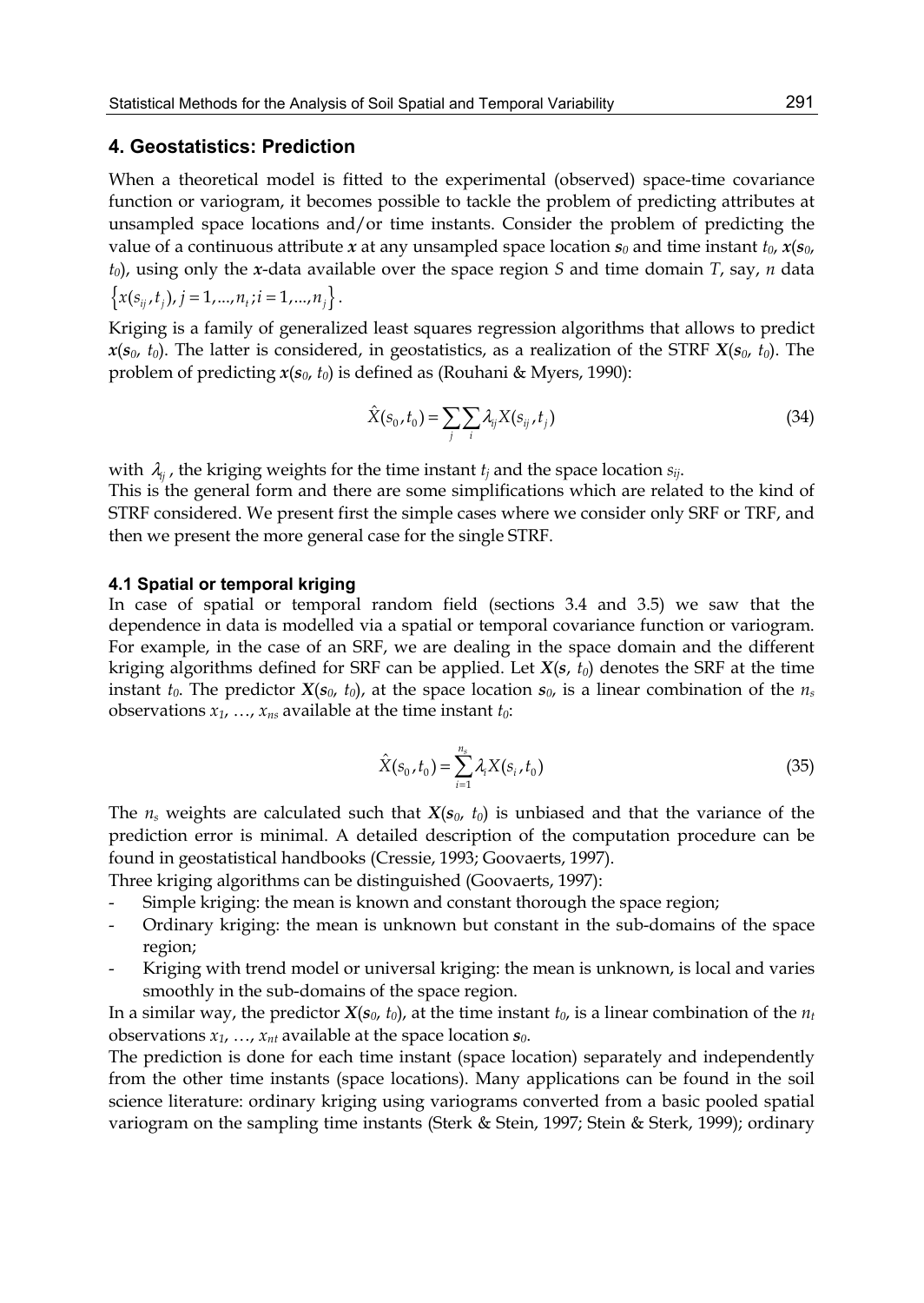kriging and universal kriging (Ettema et al., 1998; Figueira et al., 2001; Liu et al, 2009); and ordinary log-normal kriging (Ettema et al., 2000).

## **4.2 Spatial or temporal cokriging**

For the same cases as before (spatial or temporal random fields) more accurate estimates, based on cokriging, can be obtained by using the information available at a precedent time instant as well as the contemporaneous data for spatial prediction (D'Agostino et al., 1998) or information from two different TRFs observed at two different space locations. Cokriging can also be used to estimate the temporal change for a spatially correlated soil property between two time instants using the pseudo cross-variogram (Lark, 2002; Papritz & Fluhler, 1994).

Bogaert (1996) showed that the simple cokriging system between  $n_t$  coregionalized space variables (one for each time instant) is equivalent to the simple space-time kriging. This equivalence was shown for a more general form of the covariance functions (Kyriakidis & Journel, 1999). Bogaert (1996) demonstrated also that space ordinary cokriging system with one unbiasedness condition is equivalent to the space-time ordinary kriging system when it is expressed in terms of covariance functions. Pseudo cross-variograms should replace the cross-variograms if the cokriging system has to be written in terms of variograms. However, the use of the unique unbiasedness constraint is restricted to the second order stationary situations. The author noted also that space-time ordinary kriging is preferable to space ordinary cokriging whenever it is possible because, although the differences in the prediction variances are negligible when data are abundant, it is not the case when some time instants involve limited data.

We recall that for SRF, the prediction can be done at unsampled locations only for one or more of the observed time instants. As examples of application, we cite Bogaert & Christakos (1997) and D'Agostino et al. (1998). In the case of TRF, cokriging allows forecasting and hindcasting, the latter is useful in the estimation of missing values. Examples of application can be found in Rouhani et al. (1992a, b). Cokriging was used also to estimate a missing observation at a given time instant by considering the observations at this time instant as the variable of interest and the observations at other time instants as covariables (Stein, 1998).

Let a given soil property be sampled at  $n_1$  space locations during the first time instant,  $X_1(s_i)$ ,  $i = 1, ..., n_1$ , and at  $n_2$  (less than  $n_1$ ) space locations later during the second time instant,  $X_2(s_i)$ ,  $j = 1, ..., n_2$ . The kriging estimator of  $X_2$  at an unsampled location  $s_0$  is (Goovaerts, 1997):

$$
\hat{X}_2(s_0) = \sum_{i=1}^{n_1} \lambda \mathbf{1}_i X_1(s_i) + \sum_{j=1}^{n_2} \lambda \mathbf{2}_j X_2(s_j)
$$
\n(36)

with  $\lambda$ *1<sub>i</sub>* and  $\lambda$ *2<sub>j</sub>* are the kriging weights relative to the variables  $X_1$  and  $X_2$ , respectively. The weights must satisfy the following conditions:

$$
\sum_{i=1}^{n_1} \lambda 1_i = 0 \quad \text{and} \quad \sum_{j=1}^{n_2} \lambda 2_j = 1 \tag{37}
$$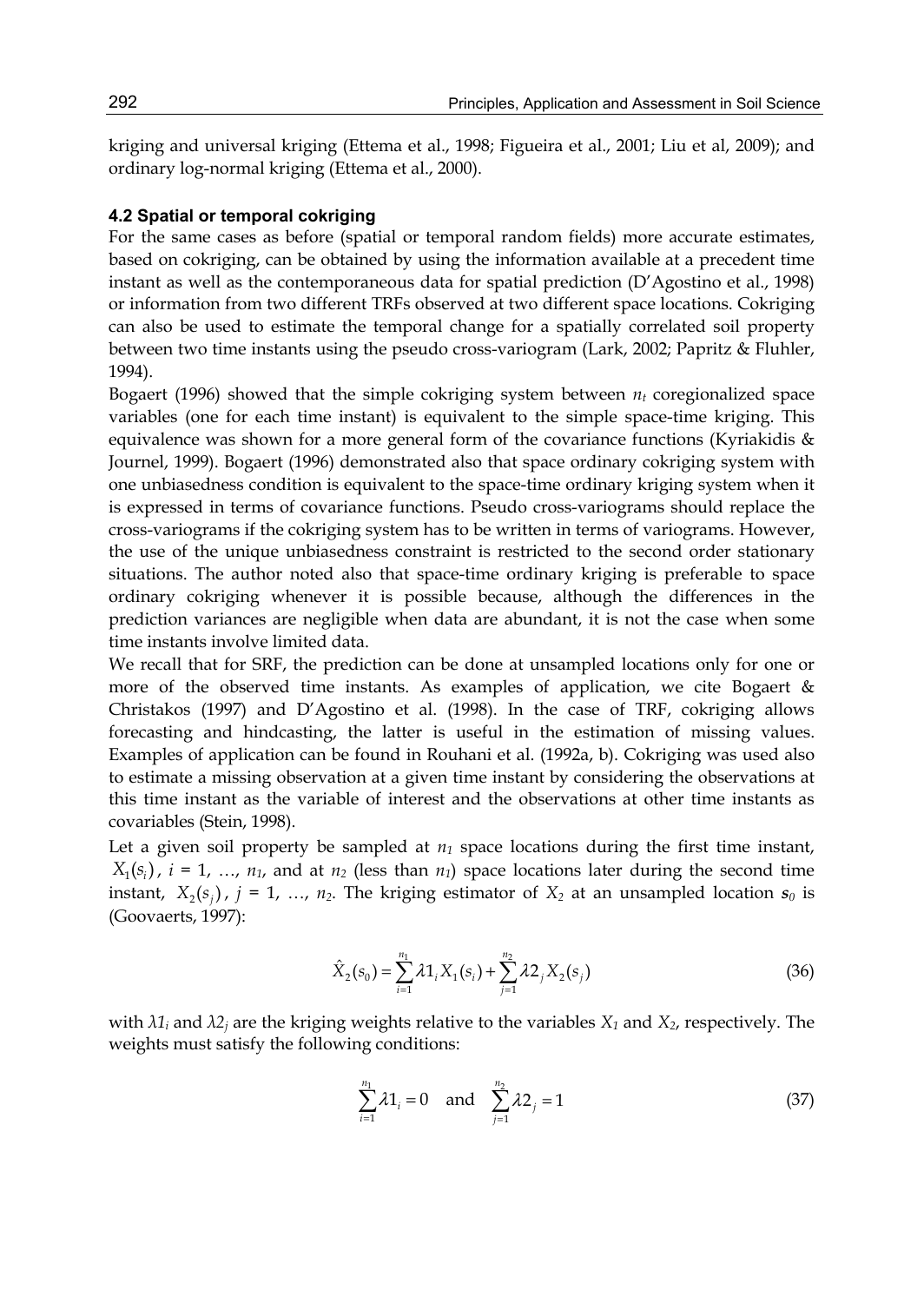## **4.3 Space-time kriging**

For the more general single STRF, two kriging algorithms can be distinguished, i.e. two step space-time kriging and anisotropic space-time kriging. They are presented in the next sections followed by other forms of space-time kriging.

## **4.3.1 Two-step space-time kriging**

The prediction of the value of  $X_0 = X(s_0, t_0)$  is a linear combination of  $n_t$  predictors in space. In the first step, at each of the  $n_t$  time instants  $t_i$ ,  $j = 1, ..., n_t$ , the predictor of the value of  $X(s_0, t_i)$  is determined as (Stein et al., 1994):

$$
\hat{X}(s_0, t_j) = \sum_{i=1}^{n_j} \lambda_{ij} X(s_{ij}, t_j)
$$
\n(38)

The kriging weights are determined in the standard manner for kriging in the space domain (Goovaerts, 1997). In the second step *X*(*s0*, *t0*) is predicted, using a linear combination of the predictors determined at the first step. This predictor is (Stein et al., 1994):

$$
\hat{X}(s_0, t_0) = \sum_{j=1}^{n_i} \theta_j \hat{X}(s_0, t_j) = \sum_{j=1}^{n_i} \sum_{i=1}^{n_j} \theta_j \lambda_{ij} X(s_{ij}, t_j)
$$
\n(39)

with  $\theta_j$  are the kriging weights from the second step. The predictor  $\hat{X}(s_0, t_0)$  explicitly uses spatial variograms that change over time. This algorithm was applied in different situations (Douaik, 2005; Stein et al., 1994, 1998).

#### **4.3.2 Anisotropic space-time kriging**

For this algorithm, the prediction is done in one and unique step capitalizing on a space-time variogram model which incorporates the spatial and temporal dependencies with a space-time anisotropy ratio (Bechini et al., 2000; Rouhani & Myers, 1990; Stein et al., 1994, 1998). The advantage of the anisotropic over the two step space-time kriging is that the former allows predictions to be made at every point in space and time. Also it avoids the uncertainties related to the predictors determined at the first step for the latter.

#### **4.4 Space-time cokriging**

De Iaco et al. (2004) extended the Linear Model of Coregionalization (LMC) to the spacetime domain using generalized product sum models for the variograms. In addition, they proposed an extension of ordinary cokriging to the space-time domain. Although De Iaco et al. (2004) discussed the more general case of several secondary variables; we present here only the case of one variable of interest and one covariable. A linear space-time predictor of  $X(s, t)$  at an unsampled point  $(s_0, t_0)$  in the space-time domain is:

$$
\hat{X}(s_0, t_0) = \sum_{i=1}^{n} \Lambda_i(s_0, t_0) X(s_i, t_i)
$$
\n(40)

where  $\Lambda_i(s_0, t_0)$  are the (2x2) matrices of kriging weights whose elements  $\lambda_i^{a\beta}(s,t)$  are the weights assigned to the value of the *β*th variable, *β* = 1, 2, at the *i*th sampled point to predict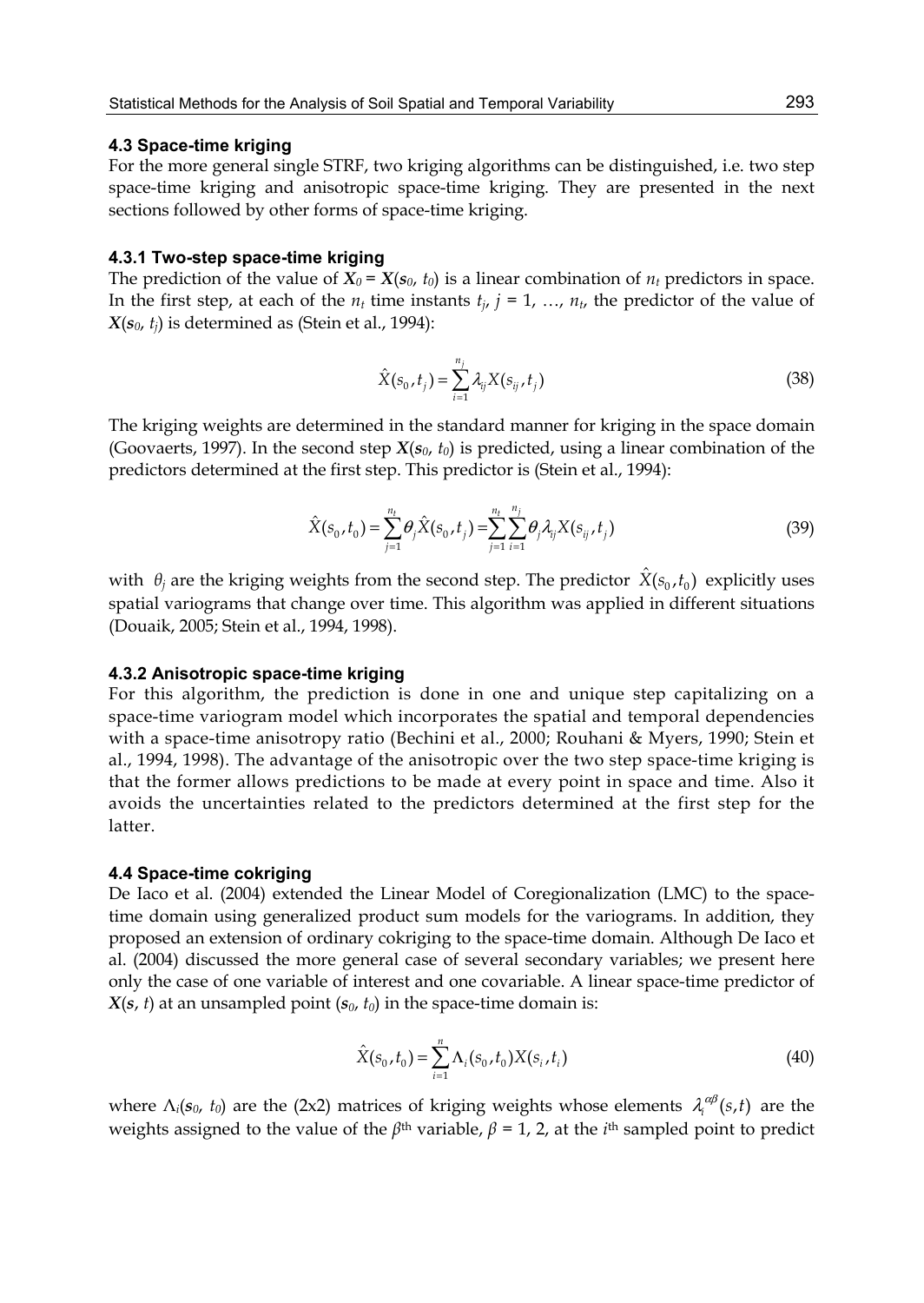the  $\alpha$ <sup>th</sup> variable,  $\alpha$  = 1, 2, at the unsampled point ( $s_0$ ,  $t_0$ ). The predicted value includes two components:

$$
\hat{X}(s_0, t_0) = \left[ \hat{X}_1(s_0, t_0), \hat{X}_2(s_0, t_0) \right]
$$
\n(41)

such that

$$
\hat{X}_{\alpha}(s_0, t_0) = \sum_{i=1}^{n} \sum_{\beta=1}^{2} \lambda_i^{\alpha\beta}(s_0, t_0) X_{\beta}(s_i, t_i) , \alpha = 1, 2
$$
\n(42)

 This corresponds to an extension of ordinary cokriging to the space-time domain. More detail on how to determine the kriging weights  $\lambda_i^{\alpha\beta}(s,t)$  can be found in De Iaco et al. (2004). In their work, they compared space-time ordinary kriging to space-time ordinary cokriging. They found that the correlation coefficients between observed and predicted values were higher when the latter algorithm was used. Also, the cokriging error variances were lower than those from kriging.

#### **4.5 Other forms of space-time kriging**

Additional forms of space-time kriging exist in the literature. Among these variants, indicator kriging (Bilonick, 1988), kriging with external drift (Snepvangers et al., 2003), and factorial kriging (De Iaco et al., 2003; Rouhani et al., 1992a, b; Van Meirvenne & Goovaerts, 2002) were used.

Now after that the classical geostatistical techniques of space-time interpolation have been laid out, we present a versatile and more general method of interpolation, i.e., the Bayesian Maximum Entropy (BME).

#### **5. Bayesian maximum entropy**

For most of the classical geostatistical methods of interpolation, i.e. kriging, the prediction is based solely on the hard data, accurate observed or measured data. However, other data sources can be useful, mostly, for space locations and/or time instants where hard data are missing and they can improve the accuracy of the predictions. Such data can be different types of soft data (interval, probabilistic, etc.), physical laws, moments of higher order, etc. Bayesian Maximum Entropy (BME) (Christakos, 2000; Christakos & Li, 1998) is a recent approach developed for the spatio-temporal mapping of natural processes using uncertain information. It offers the flexibility to incorporate various sources of physical knowledge.

This incorporation of physical knowledge bases enables global prediction features and the adoption of probability distributions without a need for any assumptions like for example to be Gaussian.

## **5.1 BME knowledge bases**

Christakos (2000) defined a knowledge base as 'a collection of knowledge sources relevant to the problem at hand to be involved by a reasoning process aiming at the solution of the problem'. In the BME framework, the total knowledge (*K*) available regarding a natural process is considered to be formed from two main bases: the general knowledge (*G*) and the specificatory knowledge (*S*). The general knowledge represents the knowledge that one has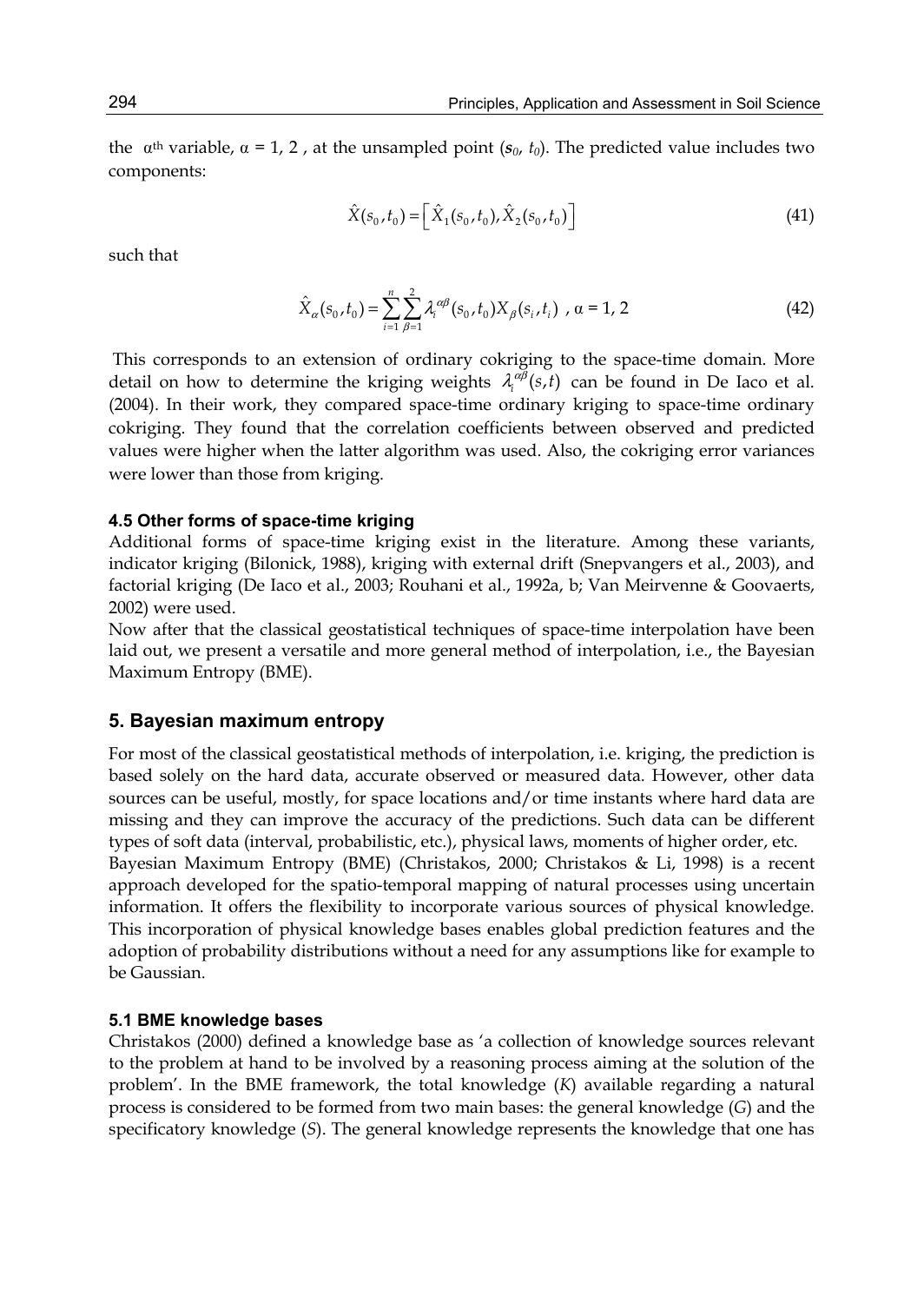about the distribution of the natural variable to be mapped before any specific data. It encompasses physical laws, statistical moments of any order (including the mean and variogram or covariance function), multipoint statistics, etc. It is said to be general because it does not depend on the specific random field realization at hand. The specificatory knowledge includes the data specific to a given experiment or situation. It refers to a particular occurrence of the natural variable at a particular space location and a particular time instant. It is divided into two main categories depending on the accuracy of the data. The first category is called hard data which are exact measurements of the natural process and considered to be error-free. It encompasses accurate measurements obtained from realtime observation devices, computational algorithms, simulation processes, etc. The second category is called soft data. It involves uncertain observations, empirical charts, assessments by experts, etc. They are incomplete or qualitative data linked to opinions, intuition, etc. Different kinds of soft data are available, often in the form of interval domain data or of a probabilistic nature.

To illustrate these notions of hard and soft data, we give here an example. Soil salinity can be assessed by measuring the electrical conductivity of the soil. It is measured either in the laboratory (*ECe*) or in the field (*ECa*). The measurement in the laboratory is done with high precision in standard conditions and is directly related to soil salinity. Thus, it is considered as an accurate measurement of the soil salinity and represents the hard data. The apparent electrical conductivity measured in the field (*ECa*) is only an indirect measurement of soil salinity and still needs to be calibrated with *ECe* values. Thus, based on a calibration model (frequently a regression model), *ECa* values are converted into 'predicted' *ECe* values. As these values are only predictions from a stochastic model, they are entailed with some uncertainty, and are consequently considered as soft data. The predicted *ECe* values and their corresponding standard deviations allow us to define the two kinds of soft data: the confidence intervals are built which give the interval soft data while the two statistic parameters are used to describe Gaussian PDFs which represent our probabilistic soft data.

## **5.2 The three steps of BME analysis**

The BME has a double goal: informativeness (prior information maximization given the general knowledge) and cogency (posterior probability maximization given specificatory knowledge). The BME analysis is done in three main steps of knowledge acquisition, integration and processing: the structural or prior step, the meta-prior step, and the integration or posterior step.

The goal of the prior step is the maximization of the information content considering only the general knowledge before any use of the data, which corresponds to the first goal of the BME. This step assumes an inverse relation between information and probability: the more informative an evaluation of a mapping situation is, the less probable it is to occur. This means that if a theory is general and vague, it includes more alternatives so it is more probable however it is less informative. A random field is completely defined by its multivariate probability distribution function (PDF), which forms the prior PDF. The latter should be derived by means of an estimation process that takes into consideration physical constraints under the form of prior information or knowledge. This information is measured, in the context of BME, using the Shannon's entropy function (Shannon, 1948), thus the E in BME. The expected information is given by the entropy function which needs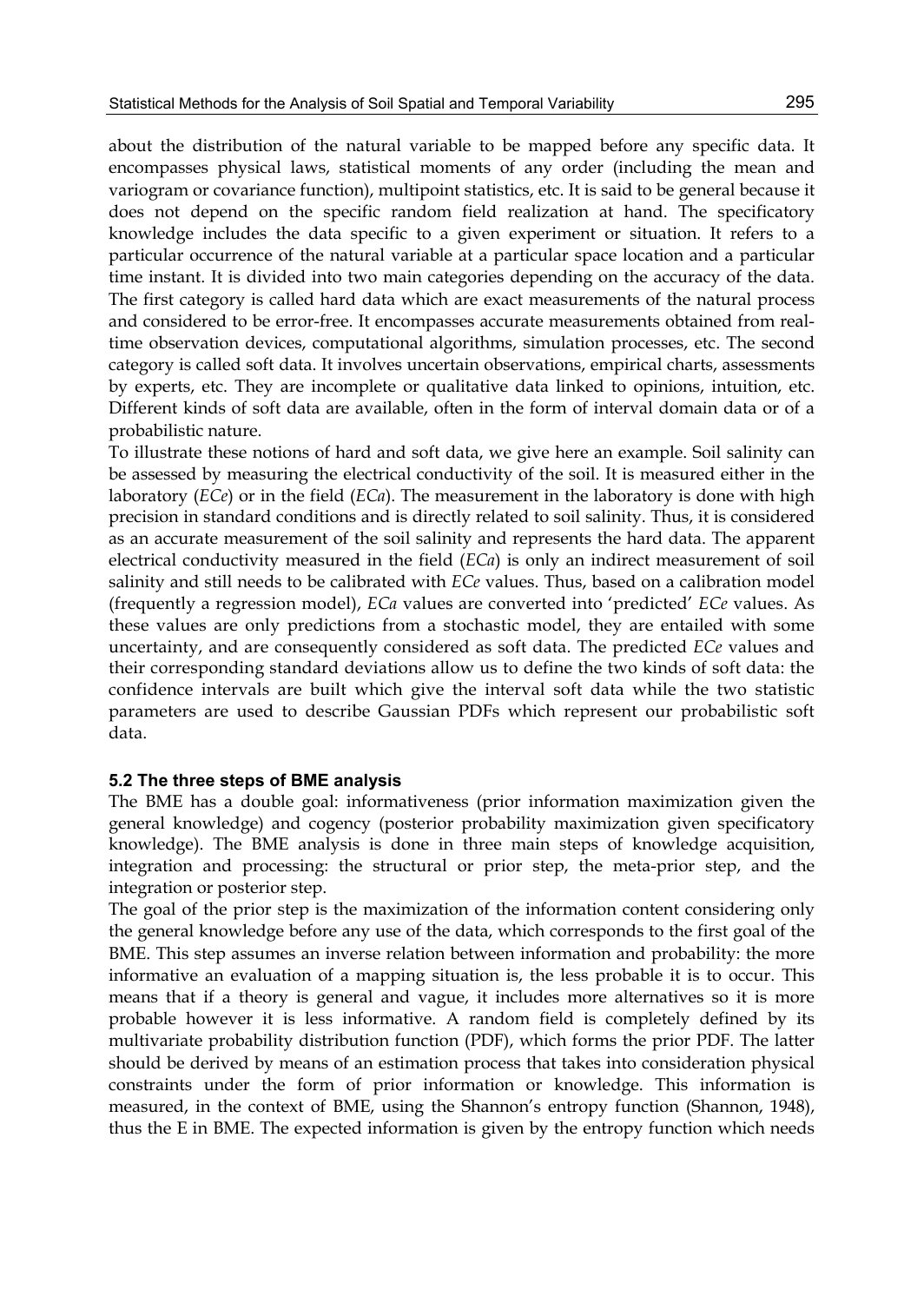to be maximized subject to the physical constraints provided by prior information or knowledge *G*, which justifies the M in the BME acronym:

$$
f_G(\boldsymbol{\chi}_{map}) = Z^{-1} \exp \left[ \sum_{\alpha=1}^{N_c} \mu_{\alpha} g_{\alpha}(\boldsymbol{\chi}_{map}) \right]
$$
(43)

where  $\chi_{mm}$  represents the available data and the one to be predicted,  $f_G(\chi_{mm})$  is the unknown multivariate PDF associated with the general knowledge *G*,  $Z = \exp(-\mu_0)$  is a normalization constant, and  $\mu_{\alpha}$  are Lagrange multipliers.

During the meta-prior step, the specificatory knowledge is collected and organized in appropriate quantitative forms that can be easily incorporated in the BME framework. The available data can be divided into two main types: the hard data and the soft data. The hard data are considered exact and accurate measurements of the natural process while the soft data are indirect and inaccurate measures of the variable of interest. The soft data may be in the form of intervals, probability distribution functions, etc.

In the posterior step, the two knowledge bases (*G* and *S*) are integrated. The goal is the maximization of the posterior PDF given the total knowledge *K*, which is the second goal of BME. The prior PDF is updated, by considering the available site-specific knowledge (the data). This updating is performed using a Bayesian conditionalization, thus the B in BME. For interval soft data, the posterior PDF  $f_k(\chi_k)$  is:

$$
f_K(\chi_k) = (AZ)^{-1} \int_l \exp \left[ \sum_{\alpha=1}^{N_c} \mu_\alpha g_\alpha(\chi_{map}) \right] d\chi_{soft}
$$
 (44)

and for probabilistic soft data, the posterior PDF  $f_k(\chi_k)$  is:

$$
f_K(\boldsymbol{\chi}_k) = (AZ)^{-1} \int_I \exp \left[ \sum_{\alpha=1}^{N_c} \mu_\alpha g_\alpha(\boldsymbol{\chi}_{map}) \right] f_S(\boldsymbol{\chi}_{soft}) d\boldsymbol{\chi}_{soft}
$$
 (45)

with  $\chi_{\text{soft}}$  the soft data and *A* is a normalization constant.

## **5.3 Some BME estimates**

The posterior PDF (equations 44 and 45), which is not limited to the Gaussian type, describes fully the random field at the estimation point. It provides a complete picture of the mapping situation as well as different estimators and their associated estimation uncertainty. The prediction points lie, in general, on a regular grid and the predictions are used to create space-time maps. The different estimates presented in the following sections are specific to a general knowledge involving the first two statistical moments and a specificatory knowledge encompassing hard data as well as interval and probabilistic soft data. From the posterior PDF, different statistical parameters can be derived like the mode, the conditional mean, and the variance of the prediction error. The conditional mean is:

$$
\hat{\chi}_{k, \text{mean}} = \int f_K(\chi_k) \chi_k d\chi_k \tag{46}
$$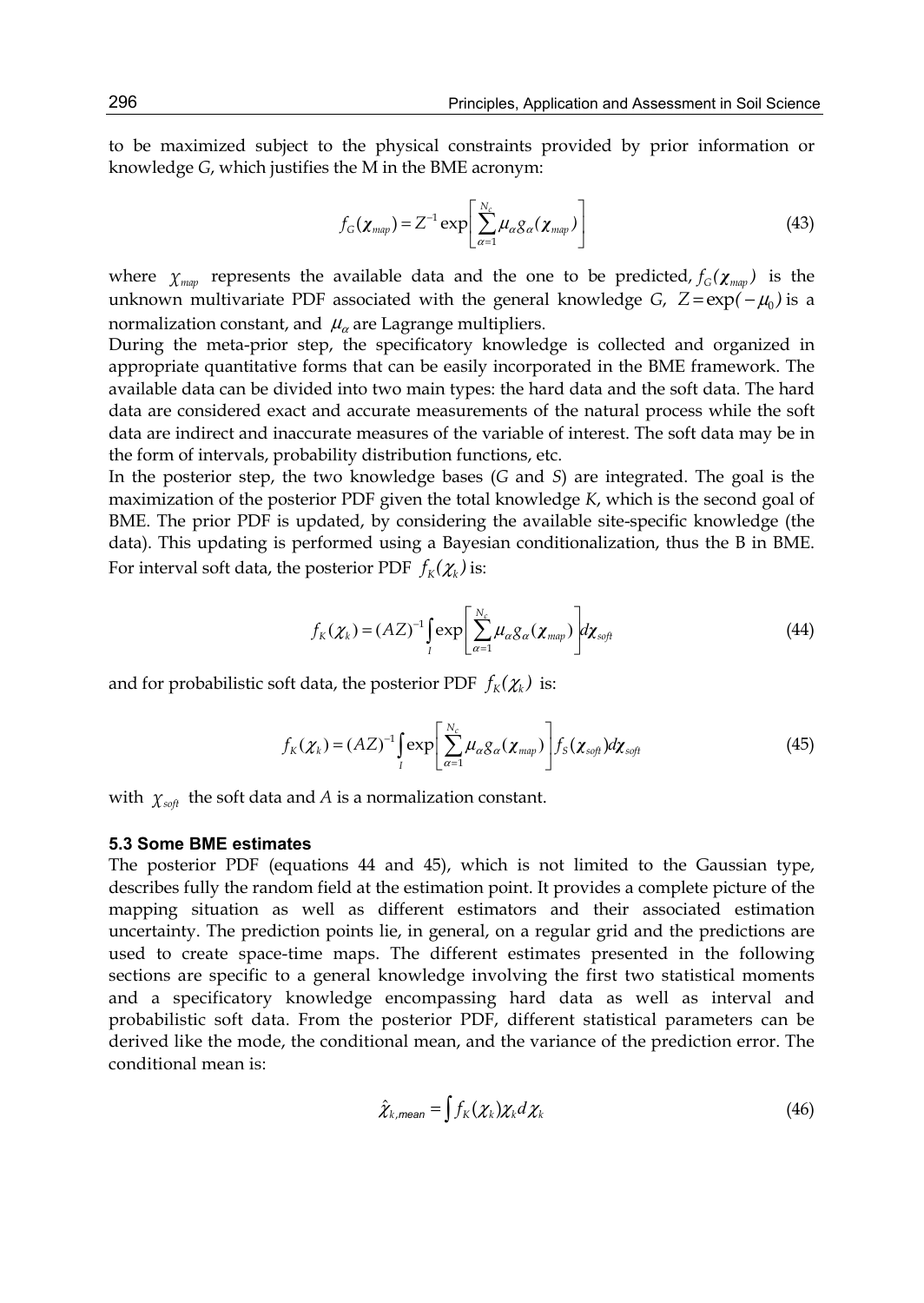while the variance of the prediction error is:

$$
\hat{\sigma}_k^2 = \int (\chi_k - \hat{\chi}_{k, \text{mean}})^2 f_K(\chi_k) d\chi_k \tag{47}
$$

#### **5.4 Kriging as a special case of BME**

When the general knowledge is limited to the mean and covariance/variogram functions and the specificatory knowledge is restricted to the only hard data, the BME posterior PDF is Gaussian (the mean and the mode are equal) and the BME mean estimate is equivalent to the kriging (best minimum mean squared error, MMSE) estimate, which is the conditional mean. When the space-time random field is Gaussian, the kriging estimate becomes linear and optimal among all MMSE estimators. Consequently, BME is a more general interpolation approach and kriging is a special case in limiting situations.

#### **5.5 Examples of BME application**

The BME approach has been applied in different research fields. Examples of such applications can be found in agricultural sciences (Bogaert & D'Or, 2002; D'Or & Bogaert, 2003; D'Or et al., 2001; Douaik, 2005; Douaik et al., 2004b, 2005, 2009), environmental sciences (Christakos & Serre, 2000; Serre et al., 2001), etc.

#### **5.6 Other space-time interpolation methods**

The BME is one of the space-time interpolation methods that allow the incorporation of data with different information support and of different degrees of certainty and the knowledge in the form of physical laws. The data assimilation approach (Swinbank et al., 2003) is another method for such situations. It has two main variants: the Kalman filtering (Kalman, 1960) and the Bayesian data fusion (Fasbender et al., 2009). However, their application in the soil science literature is limited (Bierkens, 2001; Heuvelink et al., 2006), mostly for the latter since it was very recently developed.

## **6. Discussion and conclusions**

This chapter has the main objective of reviewing the mostly used statistical methods for appraising the spatial and temporal variability of soil properties. There is a large panoply of techniques and, as stated in the introduction, the choice of the adequate model will depend on the behaviour of the phenomenon of interest (a priori knowledge), the objective of the analysis, and the nature of the available data.

As a first step, the classical statistical method of coefficient of variation, which ignores the spatial and temporal coordinates, can be used as an exploratory data analysis to get an idea about the variability of data either for a given location, a given time instant or both. The coefficient of variation is considered as an indicator of global variability as opposed to local variability; the latter is identified using, for example, the variogram, a geostatistical tool.

Another classical statistical method, the variance component analysis, in which the spatial and temporal contributions are considered as factors with random effects and the joint space-time contribution as interaction in the ANOVA model, can be used to determine their relative contribution to the total variance. Since this approach is directly related to the coefficient of variation, it is suffering from the same drawbacks as the later.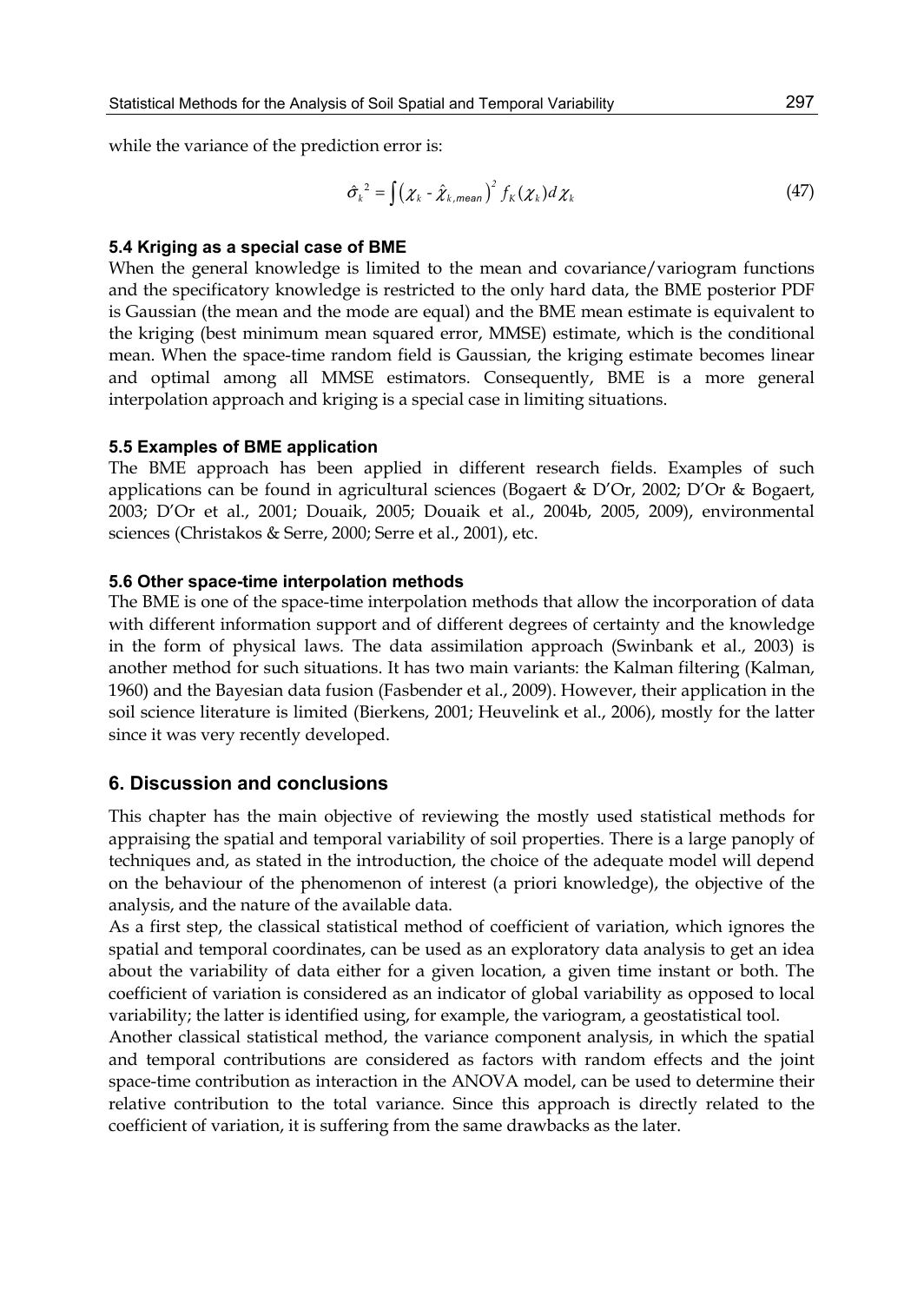Still using classical statistical methods, there are opportunities to consider the spatial and temporal dimensions of data using, for example, the concept of temporal stability. It is defined as the time invariant association between spatial location and statistical parameters of soil properties and can be assessed using either the relative differences or the Spearman rank correlation. A good test for the temporal stability is the correlation/regression between soil property values measured at consecutive time frames. A way to check the temporal stability of the spatial pattern is to test for a zero intercept and a unity slope of the regression between two consecutive time instants. If the slope of the regression between values at two consecutive time instants is not significantly different from one, then the regression intercept represents the constant change that has occurred between the two time instants. Based on the significance test of these two regression parameters, four possible scenarios can be distinguished: no net change between the two sampling dates; the mean soil property level has changed and there is a static (uniform) change in the soil property spatial pattern; the mean soil property level has not changed and the change in the soil property spatial pattern is dynamic (non-uniform) but, when averaged, this change is not significant; and the mean soil property level has changed and the change in the soil property spatial pattern is dynamic (non-uniform). The concept of relative differences is based on the same statistical parameters (mean and standard deviation) as the two precedent approaches (coefficient of variation and variance component analysis). This concept is based, like the two precedent approaches, on the assumptions of Gaussian distribution of data and the absence of autocorrelation. Both assumptions must be checked before the use of relative differences in the study of temporal stability. The normality can be checked using the standard statistical tests and the independence can be verified using either a test for autocorrelation like the Moran test or by computing the variogram and determining its range. Normality can be gained via data transformation and independence by the selection of sample locations separated by distances larger than the autocorrelation range. For non normally distributed data, but still non autocorrelated, the Spearman rank correlation can be used. It refers to the tendency of a soil property, measured at different locations in space, to maintain their relative ranking over time. In the existence of autocorrelation, its use is not recommended and it will be cautious to use statistical methods which consider the spatial and temporal nature of the given soil property. In addition, even for independent data, the Spearman rank correlation inform us only about the relative ranking of space locations between two time instants and do not provide a quantification of the temporal change. This quantification can be obtained using the paired-*t* test for comparing mean values. Thus, the paired-*t* test, still a classical statistical method, can be used following a temporal stability analysis based on the concept of relative differences.

The concept of temporal stability handles each soil property separately and quantifies the temporal change even without testing if this change is significant or not. Dynamic spatial variation approach can test for change in the mean value (mean shift) as well as for uniform/non-uniform spatial variation between two time instants (spatial shift). Dynamic spatial variation refers to the spatially variable change of a soil property between two time instants, i.e., the change is not the same between two time instants for each location. Again, like with the relative differences concept, based on whether the mean difference is significantly different from zero, the spatial shift parameter is significantly higher than zero, or both, four possible scenarios can be distinguished: no net change with time in the soil property; the mean soil property level has changed and there is a static (uniform) change in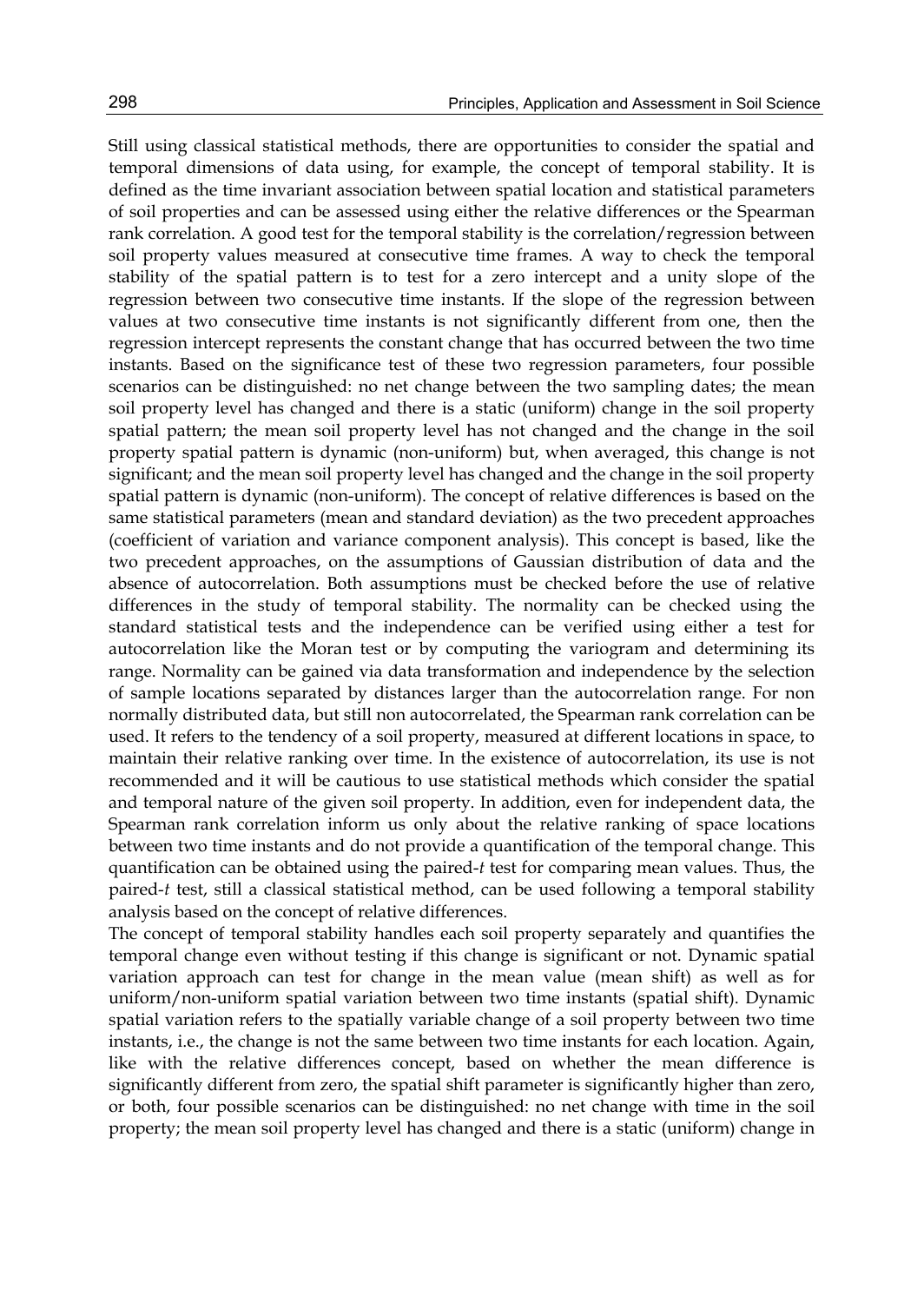the soil property spatial pattern; the mean soil property level has not changed and the change in the soil property spatial pattern is dynamic (non-uniform), again, when averaged, this change is not significant; and finally, the mean soil property level has changed and the change in the spatial pattern of the soil property is dynamic (non-uniform).

The dynamic spatial variation approach is based on the determination of linear regression between two soil properties; hence, it assumes that the residuals from the regression model are normally distributed with equality of variances and spatially non autocorrelated. All these assumptions must be checked. If spatial autocorrelation is present in the residuals, the estimates of the regression parameters and their variances are biased and the statistical tests are no longer valid. In this special case, spatial regression and/or geostatistical approaches are recommended.

The concept of temporal stability requires a moderate number of measurements in space and time, but once it is checked, the number of future measurements can be reduced to locations with measurements representing important statistics such as the average value. Likewise, based on the dynamic spatial variation test, if it was found that there was a static (uniform) spatial variation between two dates, the sampling effort could be limited to the first soil property survey (an easy to measure and cheap variable) for the first date, while the second soil property (a hard and expensive variable) could be done for two dates but at a reduced number of locations. So the joint use of the concept of temporal stability and the temporal mean shift and spatial shift tests could result in a drastically reduced sampling effort. As illustration, Douaik et al. (2006) found that it was sufficient to measure soil salinity at just two locations and nine dates, from initially 20 locations and 19 time instants, to characterize reliably the average field soil salinity of 25 km² study area. The statistical method to use will depend on the data availability and the aim of the study. If data are available only for one of the two soil properties, there is only one possibility for checking the spatial pattern: the concept of temporal stability. For checking the temporal change in the average soil property, there is a choice between the paired-*t* test and the concept of temporal stability. If, on the other hand, data are available for both soil properties, there are more options: the paired-*t* test and the concept of temporal stability for checking the temporal change in the average level separately for both soil properties or the temporal mean shift test for checking the temporal change in the average level combining both soil properties. Regarding the check of the temporal stability of the spatial patterns, the same choices are available except the paired-*t* test.

For an implicit and formal assessment of the spatial and temporal variability of soil properties, structural analysis is used with the goal of describing and modelling this variability using geostatistical tools like the covariance function, the correlogram, or the variogram. The models of spatial and temporal variability can be used, later, for interpolating between space locations and time instants for mapping soil properties. Basically two interpolating methods can be used for space-time data: the geostatistical method of kriging and the Bayesian maximum entropy.

Three main approaches for the analysis of space-time data can be distinguished:

- Methods based on vectors of spatial random fields (SRF) for the case of many space locations and few time instants. It does not include the temporal dependence existing between observations and can predict only at the observed time instants. The spatial variability is modelled either through a separable spatial variogram for each time instant, or by a single spatial variogram considering time instants as replicates;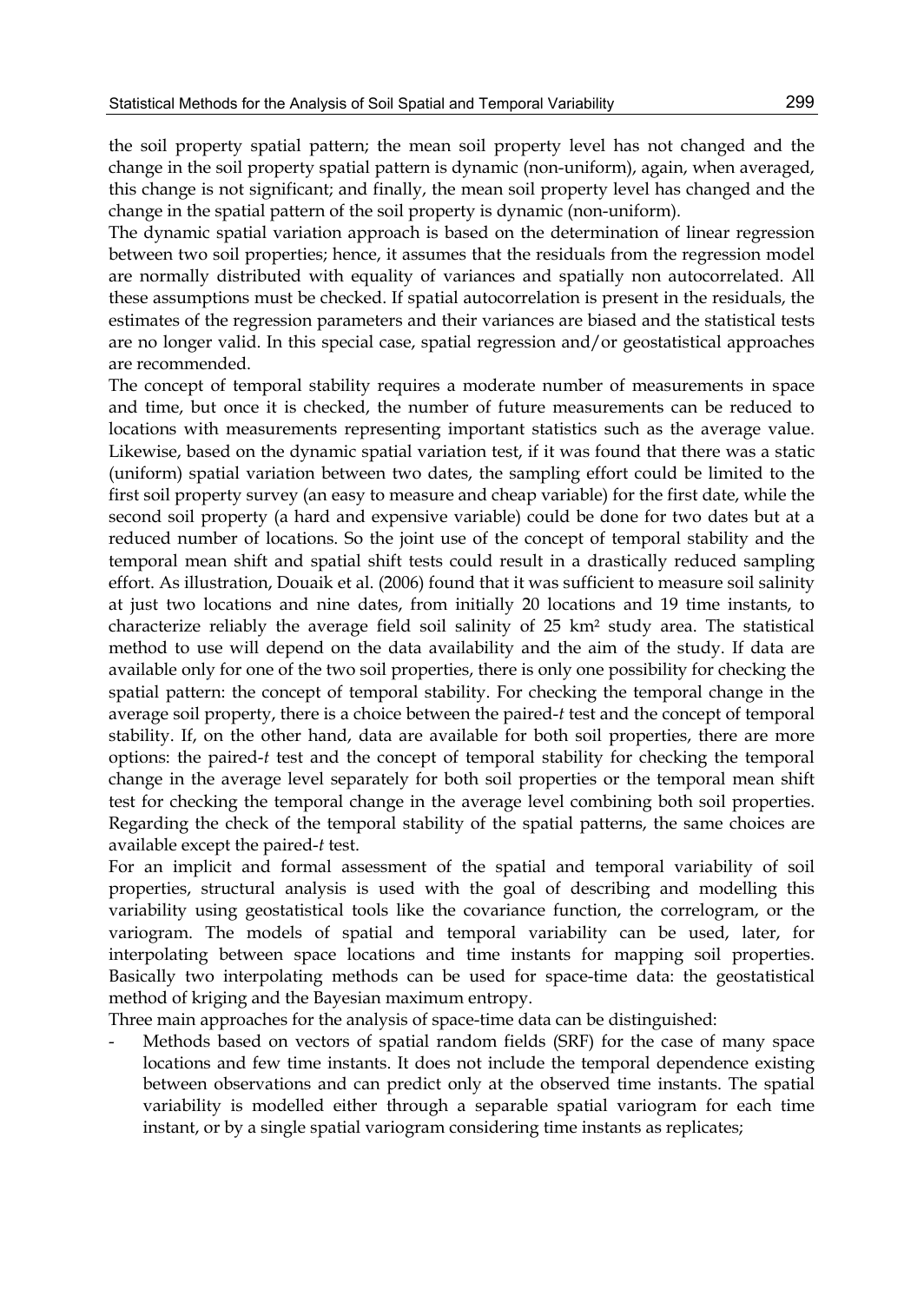- Methods based on vectors of time series (temporal random fields, TRF) for the case of long time series with few space locations. This approach doesn't take into account the spatial dependence and it predicts only at the observed locations. In a similar way as above, independent TRF or TRF as replicates in space can be considered.
- Methods using an STRF, thus considering the joint space-time variability.

For the first approach, the focus of the analysis is on smooth interpolated soil attribute maps over specific time instants. The intention is to capture single instantaneous snapshots (a static picture) of the natural process. The objective can be also the comparison of the various maps or the detection of the temporal persistence or change in the spatial patterns. The intention of the second approach is to capture a sequence of successive snapshots at single space locations, which give temporal profiles. Only the third approach includes both the spatial and temporal dependencies so the interpolation is more precise and can be done for unsampled time instants at unsampled space locations. The focus is here on video sequence of successive spatial pictures like a movie.

When a theoretical model is fitted to the experimental (observed) space-time variogram, it becomes possible to tackle the problem of predicting attributes at unsampled space locations and time instants. Kriging, a family of generalized least squares regression algorithms, is one of the methods allowing these predictions. In case of spatial (temporal) random field, the dependence in data is modelled via a spatial (temporal) variogram. The prediction is done for each time instant (space location) separately and independently from the other time instants (space locations). More accurate estimates, based on cokriging, can be obtained by using the information available at a precedent time instant as well as the contemporaneous data for spatial prediction or information from two different TRFs observed at two different space locations. Cokriging can also be used to estimate the temporal change for a spatially correlated soil property between two time instants using the pseudo cross variogram. Space-time kriging is preferable to spatial cokriging whenever it is possible because, although the differences in the prediction variances are negligible when data are abundant, it is not the case when some time instants involve limited data. For the more general single STRF, two kriging algorithms can be distinguished: two-step space-time kriging and anisotropic space-time kriging. For the latter algorithm, the prediction is done in one and unique step capitalizing on a space-time variogram model which incorporates the spatial and temporal dependencies with a space-time anisotropy ratio. The advantage of the anisotropic over the two-step space-time kriging is that the former allows predictions to be made at every point in space and time. Also it avoids the uncertainties related to the predictors determined at the first step for the latter. In the case of the availability of spacetime data for more than one soil property, space-time cokriging can be used for improving the interpolation of the soil property of interest by considering its spatial and temporal dependence with one or more auxiliary soil properties. Additional forms of space-time kriging exist in the literature. Among these variants, indicator kriging, kriging with external drift, and factorial kriging were used in soil science.

The prediction for most of the geostatistical methods of interpolation, i.e. kriging, is based solely on the accurate observed or measured data called hard data. However, other data sources can be useful, mostly, for space locations and/or time instants where hard data are missing and they can improve the accuracy of the predictions. Such data can be different types of uncertain data (soft data), physical laws, statistical moments of higher order, etc. Bayesian Maximum Entropy (BME) is a recent approach developed for the spatio-temporal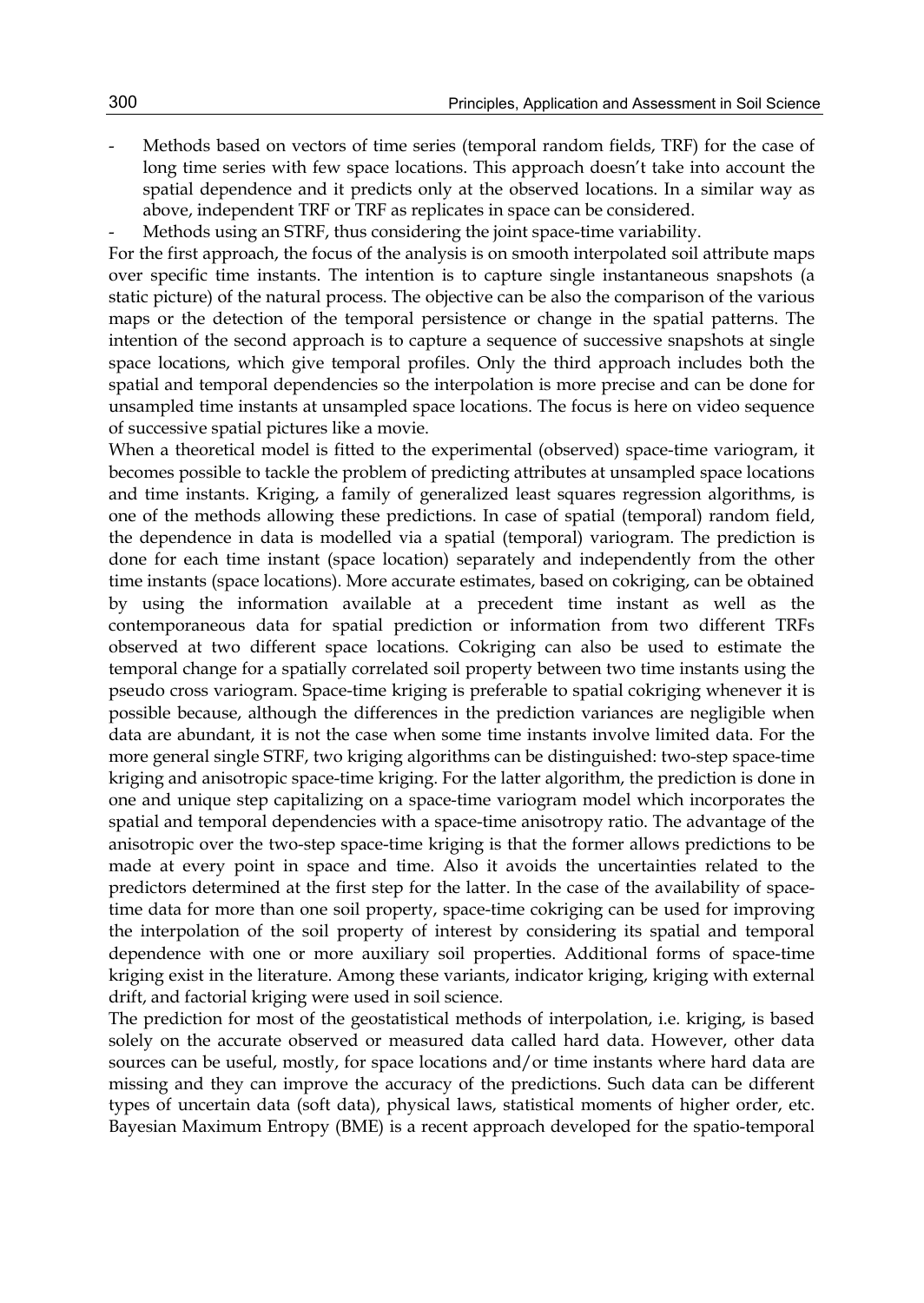mapping of natural processes using uncertain information in addition to accurate measured data. It offers the flexibility to incorporate various sources of physical knowledge enabling global prediction features and the adoption of probability distributions without a need for any assumptions like for example to be Gaussian. The BME has a double goal of informativeness (prior information maximization given the general knowledge) and cogency (posterior probability maximization given specificatory knowledge or the data at hand). The BME probability distribution function describes fully the random field at the prediction point. It provides a complete picture of the mapping situation and different statistical parameters can be derived like the mode, the conditional mean, and the variance of the prediction error. The prediction points lie, in general, on a regular grid and the predictions are used to create space-time maps. In limiting situations (when the general knowledge is limited to the mean and variogram and the specificatory knowledge is restricted to the only hard data), the BME probability distribution function is Gaussian and the BME mean estimate is equivalent to the kriging estimate. Consequently, BME is a versatile and more general method of interpolation and kriging is a special case in limiting situations.

Besides BME, there are other space-time interpolation methods allowing the incorporation of data with different information support and of different degrees of certainty and the knowledge in the form of physical laws. The general data assimilation approach is one of these methods, with its two main variants: the Kalman filtering and the Bayesian data fusion. However, their application in the soil science literature is limited, mostly for the latter since it was very recently developed.

In conclusion, different statistical methods are presently available for dealing with spatial and temporal variability of soil properties and others may be developed in the future. The behaviour of the phenomenon of interest (a priori knowledge), the objective of the research work, and the nature of the available data should help the practitioner in the choice of the adequate method(s).

## **7. Acknowledgements**

Authors acknowledge the support of the European Commission Joint Research Center and the Hungarian National Science Foundation (OTKA) Grant No NN79835.

# **8. References**

- Bechini, L.; Ducco, G.; Donatelli, M. & Stein, A. (2000). Modelling, interpolation, and stochastic simulation in space and time of global solar radiation. *Agriculture, Ecosystems and Environment*, Vol. 81, No. 1, pp. 29–42, ISSN 0167-8809.
- Bell, T.L. (1987). A space-time stochastic model of rainfall for satellite remote-sensing studies. *Journal of Geophysical Research*, Vol. 92, No. D8, pp. 9631–9643, ISSN 0148– 0227.
- Bennett, R.J. (1975). The representation and identification of spatio-temporal systems: an example of population diffusion in North-West England. *Transactions of the Institute of the British Geographers*, Vol. 66, No. 1, pp. 73–94, ISSN 0020-2754.
- Bierkens, M.F.P. (2001). Spatio-temporal modelling of the soil water balance using a stochastic model and soil profile descriptions. *Geoderma*, Vol. 103, No. 1, pp. 27–50, ISSN 0016-7061.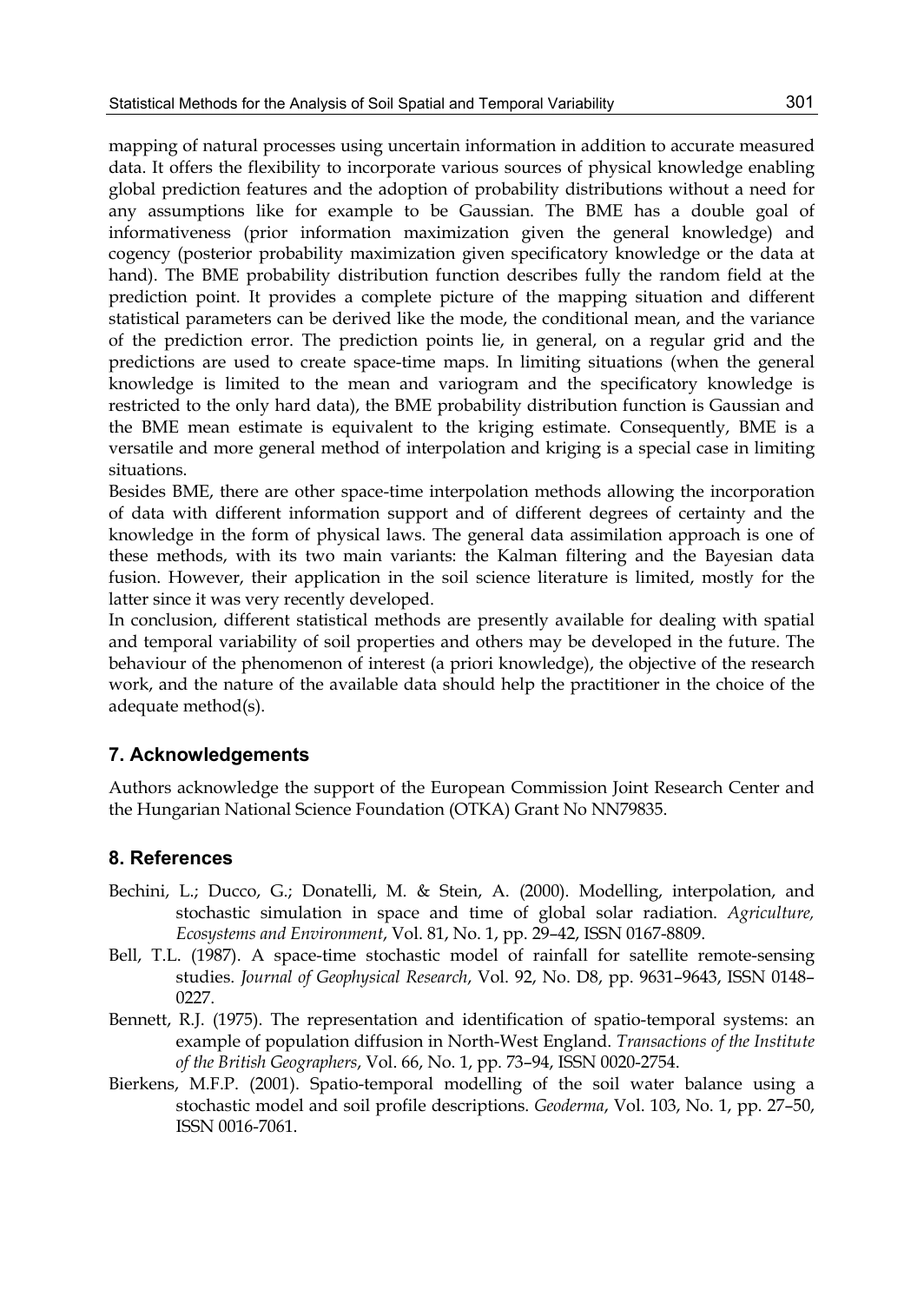- Bilonick, R.A. (1985). The space-time distribution of sulphate deposition in the Northern US. *Atmospheric Environment*, Vol. 19, No. 11, pp. 1829–1845, ISSN 0004-6981.
- Bilonick, R.A. (1988). Monthly hydrogen ion deposition maps for the North Eastern US from July 1982 to September 1984. *Atmospheric Environment*, Vol. 22, No. 9, pp. 1909–1924, ISSN 0004-6981.
- Bishop, T.F.A. & Lark, R.M. (2006). The geostatistical analysis of experiments at the landscape-scale. *Geoderma*, Vol. 133, No. 1-2, pp. 87–106, ISSN 0016-7061.
- Bogaert, P. (1996). Comparison of kriging in a space-time context. *Mathematical Geology*, Vol. 28, No. 1, pp. 73–86, ISSN 0882-8121.
- Bogaert, P. & Christakos, G. (1997). Stochastic analysis of spatio-temporal solute content measurements using a regression model. *Stochastic Hydrology and Hydraulics*, Vol. 11, No. 4, pp. 267–295, ISSN 0931-1955.
- Bogaert, P. & D'Or, D. (2002). Estimating soil properties from thematic soil maps: the Bayesian Maximum Entropy. *Soil Science Society of America Journal*, Vol. 66, No. 5, pp. 1492–1500, ISSN 0361-5995.
- Bruckler, L.; De Cockborne, A.M.; Renault, P. & Claudot, P. (1997). Spatial and temporal variability of nitrate in irrigated salad crops. *Irrigation Science*, Vol. 17, No. 2, pp. 53–61, ISSN 0342-7188.
- Campbell, C.G.; Ghodrati, M. & Garrido, F. (2001). Temporal consistency of solute transport in a heterogeneous field plot. *Soil Science*, Vol. 166, No. 8, pp. 491–506, ISSN 0038- 075X.
- Campbell, D.J.; Kinnigurgh, D.G. & Beckett, P.H.T. (1989). The soil solution chemistry of some Oxfordshire soils: temporal and spatial variability. *Journal of Soil Science*, Vol. 40, No. 2, pp. 321–339, ISSN 0022-4588.
- Carter, M.R. & Pearen, J.R. (1985). General and spatial variability of Solonetzic soils in north central Alberta. *Canadian Journal of Soil Science*, Vol. 65, No. 1, pp. 157–167, ISSN 0008-4271.
- Castrignanò, A.; Maiorana, M.; Fornaro, F. & Lopez, N. (2002). 3D spatial variability of soil strength and its change over time in a durum wheat field in southern Italy. *Soil and Tillage Research*, Vol. 65, No. 1, pp. 95–108, ISSN 0167-1987.
- Cetin, M. & Kirda, C. (2003). Spatial and temporal changes of soil salinity in a cotton field irrigated with low-quality water. *Journal of Hydrology*, Vol. 272, No. 1-4, pp. 238– 249, ISSN 0022-1694.
- Chevallier, T. ; Voltz, M. ; Blanchart, E. ; Chotte, J.L. ; Eschenbrenner, V. ; Mahieu, M. & Albrecht, A. (2000). Spatial and temporal changes of soil carbon after establishment of a pasture on a long-term cultivated vertisol (Martinique). *Geoderma*, Vol. 94, No. 1, pp. 43–58, ISSN 0016-7061.
- Christakos, G. (2000). *Modern spatiotemporal geostatistics*, Oxford University Press, ISBN 978- 019-5138-95-5, New York, USA.
- Christakos, G.; Bogaert, P. & Serre, M.L. (2002). *Temporal GIS: advanced functions for field-based applications*, Springer-Verlag, ISBN 978-354-0414-76-6, New York, USA.
- Christakos, G. & Li, X. (1998). Bayesian maximum entropy analysis and mapping: a farewell to kriging estimators. *Mathematical Geology,* Vol. 30, No. 4, pp. 435–462, ISSN 0882- 8121.
- Christakos, G. & Raghu, V.R. (1996). Dynamic stochastic estimation of physical variables. *Mathematical Geology,* Vol. 28, No. 3, pp. 341–365, ISSN 0882-8121.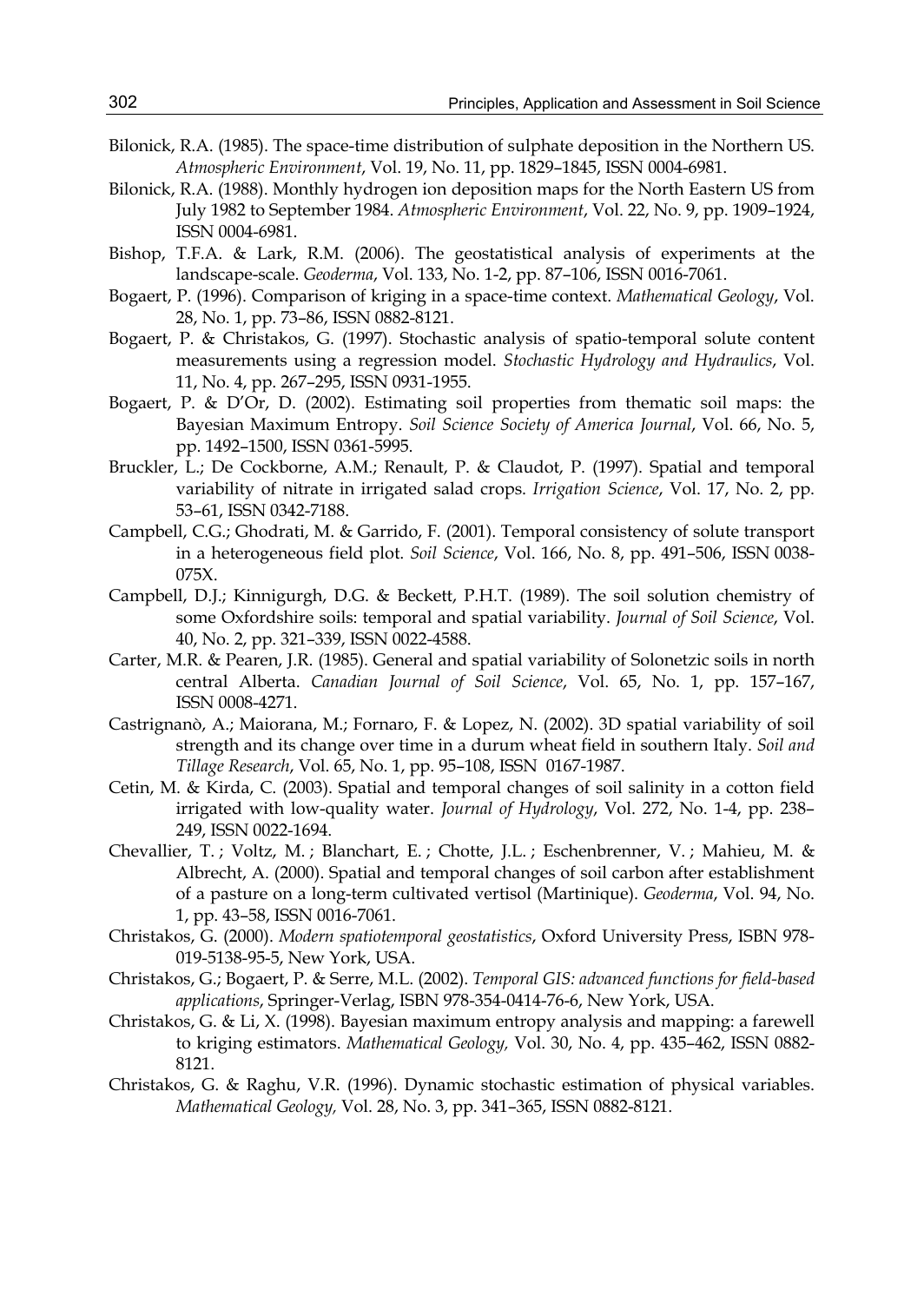- Christakos, G. & Serre, M.L. (2000). BME analysis of spatiotemporal particulate matter distributions in North Carolina. *Atmospheric Environment*, Vol. 34, No. 20, pp. 3393– 3406, ISSN 0004-6981.
- Cichota, R.; Hortado, A.L.B. & Van Lier, Q.D.J. (2006). Spatio-temporal variability of soil water tension in a tropical soil in Brazil. *Geoderma*, Vol. 133, No. 3-4, pp. 231–243, ISSN 0016-7061
- Cressie, N. (1993). *Statistics for spatial data*, Wiley, ISBN 978-047-1002-55-0, New York, USA.
- D'Agostino, V.; Greene, E.A.; Passarella, G. & Vurro, M. (1998). Spatial and temporal study of nitrate concentration in groundwater by means of coregionalisation. *Environmental Geology*, Vol. 36, No. 3-4, pp. 285–295, ISSN 0943-0105.
- D'Or, D.; Bogaert, P. & Christakos, G. (2001). Application of the BME approach to soil texture mapping. *Stochastic Environmental Research and Risk Assessment*, Vol. 15, No. 1, pp. 87–100, ISSN 1436-3240.
- D'Or, D. & Bogaert, P. (2003). Continuous-valued map reconstruction with the Bayesian Maximum Entropy. *Geoderma*, Vol. 112, No. 3-4, pp. 169–178, ISSN 0016-7061.
- Da Silva, A.P.; Nadler, A. & Kay, B.D. (2001). Factors contributing to temporal stability in spatial patterns of water content in the tillage zone. *Soil and Tillage Research*, Vol. 58, No. 3-4, pp. 207–218, ISSN 0167-1987.
- De Iaco, S.; Myers, D.E. & Posa, D. (2003). The linear coregionalization model and the product sum space-time variogram. *Mathematical Geology,* Vol. 35, No. 1, pp. 25–38, ISSN 0882-8121.
- De Iaco, S.; Palma, M. & Posa, D. (2004). Modelling and prediction of multivariate spacetime random fields. *Computational Statistics and Data Analysis*, Vol. 48, No. 3, pp. 525–547, ISSN 0167-9473.
- Delcourt, H.; Darius, P.L. & De Baerdemaker, J. (1996). The spatial variability of some aspects of topsoil fertility in two Belgian fields. *Computers and Electronics in Agriculture*, Vol. 14, No. 2-3, pp. 179–196, ISSN 0168-1699.
- Douaik, A. (2005). *Evaluation of the space-time variability of soil salinity by statistical, geostatistical and Bayesian maximum entropy methods*. PhD Dissertation, Ghent University, Ghent, Belgium.
- Douaik, A.; Van Meirvenne, M. & Tóth, T. (2004a). Spatio-temporal kriging of soil salinity rescaled from bulk soil electrical conductivity, In: *GeoEnv IV: Geostatistics for Environmental Applications*, Sanchez-Vila, X.; Carrera, J. & Gomez-Hernandez, J. (Eds.), pp. 413-424, Kluwer Academic Publisher, ISBN 978-1-4020-2007-0, Dordrecht, The Netherlands.
- Douaik, A.; Van Meirvenne, M.; Tóth, T. & Serre, M. (2004b). Space-time mapping of soil salinity using probabilistic Bayesian maximum entropy. *Stochastic Environmental Research and Risk Assessment*, Vol. 18, No. 4, pp. 219–227, ISSN 1436-3240.
- Douaik, A.; Van Meirvenne, M. & Tóth, T. (2005). Soil salinity mapping using spatiotemporal kriging and Bayesian maximum entropy with interval soft data. *Geoderma*, Vol. 128, No. 3-4, pp. 234–248, ISSN 0016-7061.
- Douaik, A.; Van Meirvenne, M. & Tóth, T. (2006). Temporal stability of spatial patterns of soil salinity determined from laboratory and field electrolytic conductivity. *Arid Land Research and Management*, Vol. 20, No. 1, pp. 1–13, ISSN 1532-4982.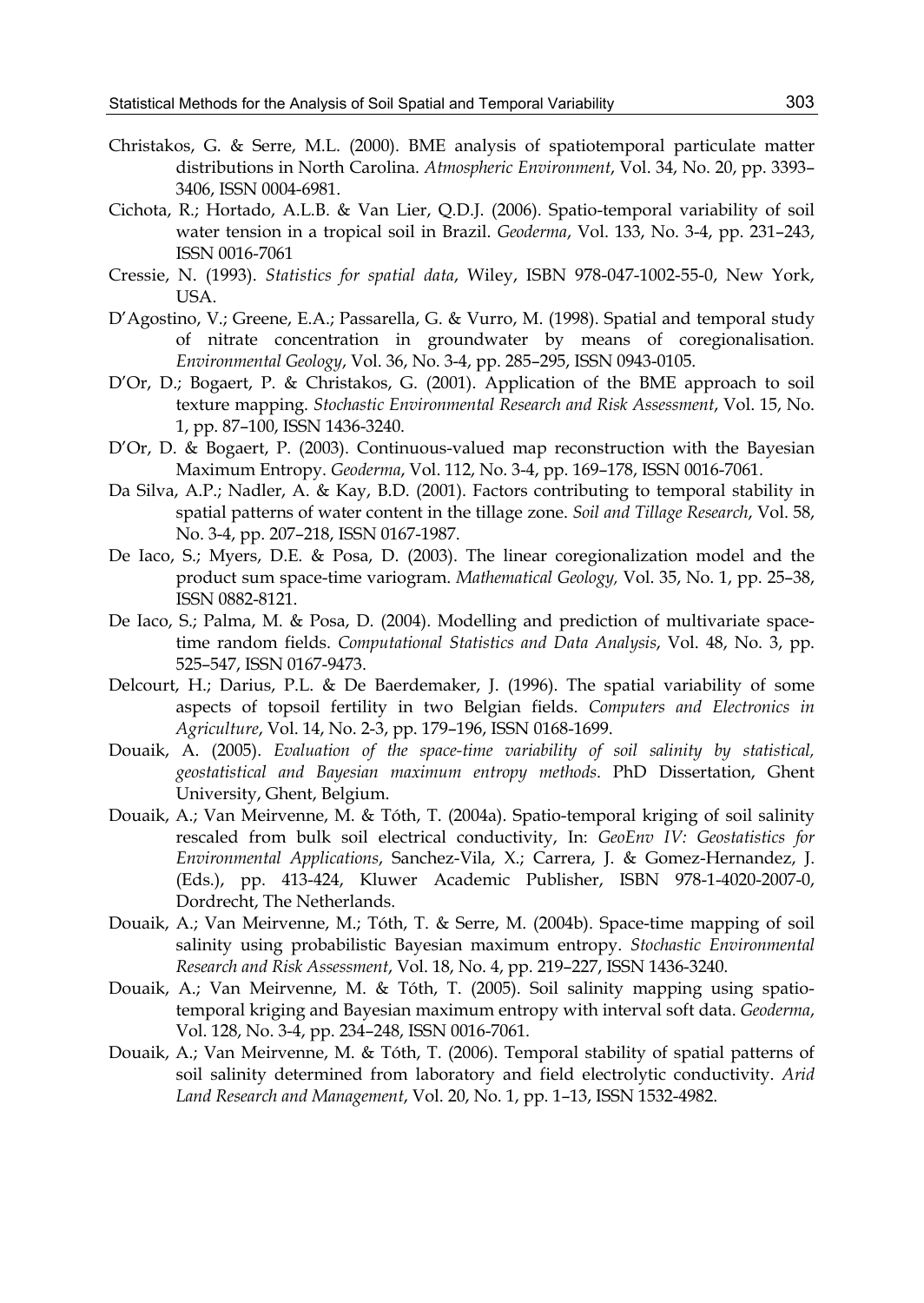- Douaik, A.; Van Meirvenne, M. & Tóth, T. (2007). Detecting and monitoring temporal changes of spatial patterns of soil salinity using electrode probes. *Soil Science Society of America Journal*, Vol. 71, No. 5, pp. 1629–1635, ISSN 0361-5995.
- Douaik, A.; Van Meirvenne, M. & Tóth, T. (2009). Stochastic approaches for space–time modeling and interpolation of soil salinity. In: Metternicht, G. & Zinck, J.A. (eds). *Remote sensing of soil salinization: impact on land management*. CRC Press, Boca Raton, FL. pp: 273 – 290.
- Egbert, G.D. & Lettenmaeir D.P. (1986). Stochastic modelling of the space-time structure of atmospheric chemical deposition. *Water Resources Research*, Vol. 22, No. 2, pp. 165– 179, ISSN 0043–1397.
- Ehrenfeld, J.G.; Han, X.; Parsons, W.F.J. & Zhu, W. (1997). On the nature of environmental gradients: temporal and spatial variability of soils and vegetation in the New Jersey pinelands. *Journal of Ecology*, Vol. 85, No. 6, pp. 785–798, ISSN 0022-0477.
- Ettema, C.H.; Coleman, D.C.; Vellidis, G.; Lowrance, R. & Rathbun S.L. (1998). Spatiotemporal distributions of bacterivorous nematodes and soil resources in a restored riparian wetland. *Ecology*, Vol. 79, No. 8, pp. 2721–2734, ISSN 0012-9658.
- Farley, R.A. & Fitter A.H. (1999). Temporal and spatial variation in soil resources in a deciduous woodland. *Journal of Ecology*, Vol. 87, No. 4, pp. 688–696, ISSN 0022- 0477.
- Fasbender, D.; Brasseur, O. & Bogaert, P. (2009). Bayesian data fusion for space-time prediction of air pollutants: the case of NO<sub>2</sub> in Belgium. Atmospheric Environment, Vol. 43, No. 30, pp. 4632–4645, ISSN 0004-6981.
- Figueira, R.; Sousa, A.J.; Pacheco, A.M.G. & Catarino, F. (2001). Use of secondary information in space-time statistics for biomonitoring studies of saline deposition. *Environmetrics*, Vol. 12, No. 3, pp. 203–217, ISSN 1180-4009.
- Franzluebbers, K.; Franzluebbers, A.J. & Jawson, M.D. (2002). Environmental controls on soil and whole-ecosystem respiration from a tallgrass prairie. *Soil Science Society of America Journal*, Vol. 66, No. 1, pp. 254–262, ISSN 0361-5995
- Goovaerts, P. (1997). *Geostatistics for natural resources evaluation*, Oxford University Press, ISBN 978-019-5115-38-3, New York, USA.
- Goovaerts, P. & Chiang C.N. (1993). Temporal persistence of spatial patterns for mineralizable nitrogen and selected soil properties. *Soil Science Society of America Journal*, Vol. 57, No. 2, pp. 372–381, ISSN 0361-5995.
- Gorres, J.H.; Dichiaro, M.J.; Lyons, J.B. & Amador, J.A. (1997). Spatial and temporal patterns of soil biological activity in a forest and an old field. *Soil Biology and Biochemistry*, Vol. 30, No. 2, pp. 219–230, ISSN 0038-0717.
- Grant, L.; Seyfried, M. & McNamara, J. 2004. Spatial variation and temporal stability of soil water in a snow-dominated, mountain catchment. *Hydrological Processes*, Vol. 18, No. 18, pp. 3493–3511, ISSN 0885-6087.
- Guo, D.; Mou, P.; Jones, R.H. & Mitchell, R.J. (2002). Temporal changes in spatial patterns of soil moisture following disturbance: an experimental approach. *Journal of Ecology*, Vol. 90, No. 2, pp. 338–347, ISSN 0022-0477.
- Heathman, G.C.; Larose, M.; Cosh, M.H. & Bindlish, R. (2009). Surface and profile soil moisture spatio-temporal analysis during an excessive rainfall period in the Southern Great Plains, USA. *Catena*, Vol. 78, No. 2, pp. 159–169, ISSN 0341-8162.
- Heuvelink, G.B.M. & Webster, R. (2001). Modelling soil variation: past, present, and future. *Geoderma,* Vol. 100, No. 3-4, pp. 269–301, ISSN 0016-7061.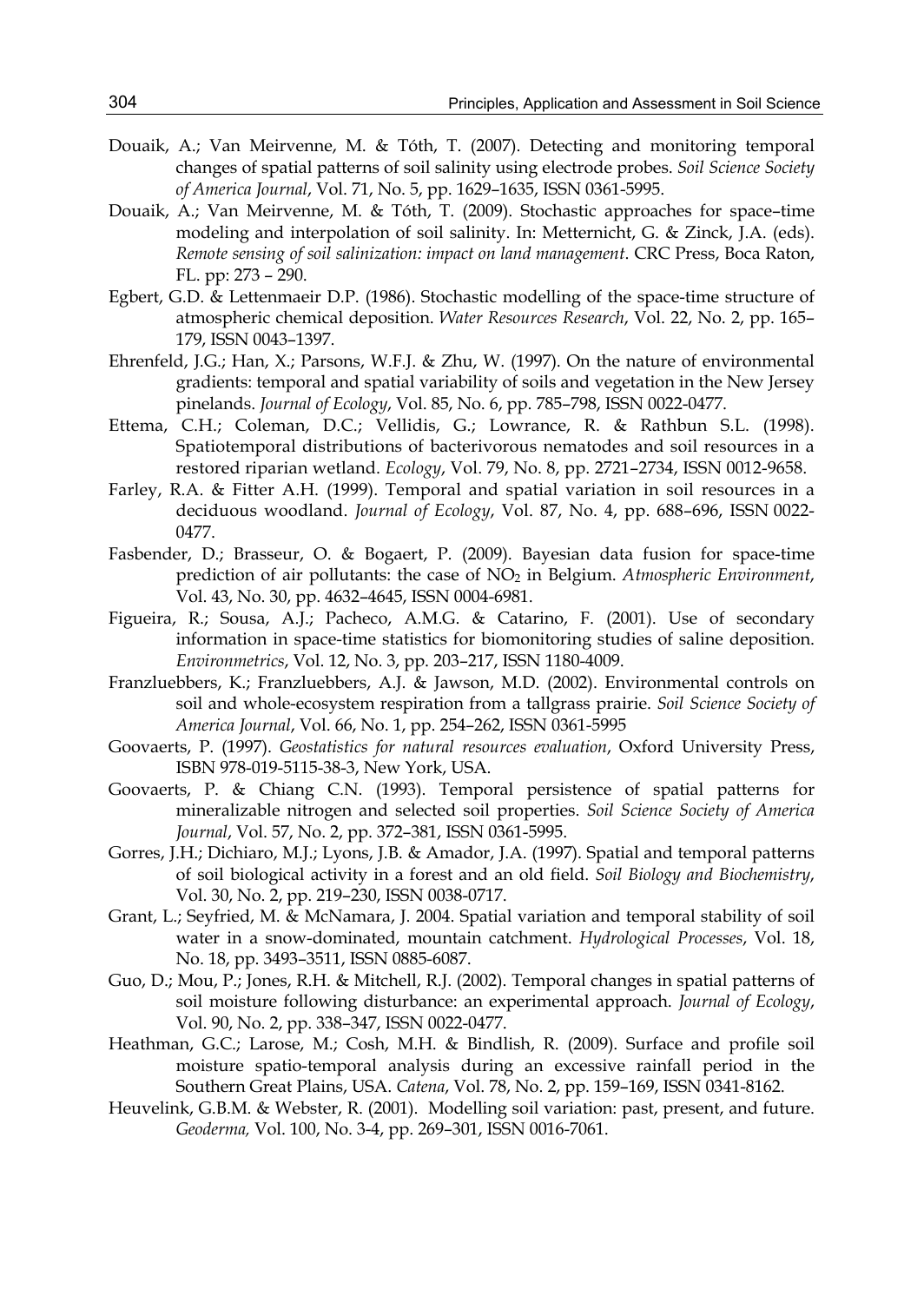- Heuvelink, G.B.M.; Schoorl, J.M.; Veldkamp, A. & Pennock, D.J. (2006). Space-time Kalman filtering of soil redistribution. *Geoderma*, Vol. 133, No. 1-2, pp. 124–137, ISSN 0016- 7061.
- Hu, W.; Shao, M.; Han, F. & Reichardt, K. (2011). Spatio-temporal variability behavior of land surface soil water content in shrub- and grass-land. *Geoderma*, Vol. 162, No. 3- 4, pp. 260–272, ISSN 0016-7061.
- James, S.E.; Partel, M.; Wilson, S.D. & Peltzer, D.A. (2003). Temporal heterogeneity of soil moisture in grassland and forest. *Journal of Ecology*, Vol. 91, No. 2, pp. 234–239, ISSN 0022-0477.
- Jenny, H. (1980). *The soil resource: origin and behavior* (4th ed.), Springer-Verlag, ISBN 978-038- 7905-43-3, New York, USA.
- Kachanoski, R.G. & De Jong, E. (1988). Scale dependence and the temporal persistence of spatial patterns of soil water storage. *Water Resources Research*, Vol. 24, No. 1, pp. 85–91, ISSN 0043–1397.
- Kalman, R.E. (1960). A new approach to linear filtering and prediction problems. *Transactions of the American Society of Mechanical Engineers: Journal of Basic Engineering*, Vol. 82, No. D1, pp. 35–45, ISSN 0021-9223.
- Kenny, E.A.; Hall, J.W. & Wang, C. 2002. Temporal trends in soil physical properties at a soil quality benchmark site in British Columbia, Canada. *Proceedings of the 17th World Congress of Soil Science*, [CD-ROM], Bangkok, Thailand, August 2002.
- Kyriakidis, P.C. & Journel, A.G. (1999). Geostatistical space-time models: a review. *Mathematical Geology,* Vol. 31, No. 6, pp. 651–684, ISSN 0882-8121.
- Lark, R.M. (2002). Robust estimation of the pseudo-cross variogram for cokriging soil properties. *European Journal of Soil Science*, Vol. 53, No. 2, pp. 253–270, ISSN 1351- 0754.
- Lesch, S.M.; Herrero, J. & Rhoades, J.D. (1998). Monitoring for temporal changes in soil salinity using electromagnetic induction techniques. *Soil Science Society of America Journal*, Vol. 62, No. 1, pp. 232–242, ISSN 0361-5995.
- Lesch, S.M.; Strauss, D.J. & Rhoades, J.D. (1995). Spatial prediction of soil salinity using electromagnetic induction techniques.1 Statistical prediction models: a comparison of multiple linear regression and cokriging. *Water Resources Research*, Vol. 31, No. 2, pp. 373–386, ISSN 0043–1397.
- Liu, X.; Zhang, W.; Zhang, M.; Ficklin, D. & Wang, F. (2009). Spatio-temporal variations of soil nutrients influenced by an altered land tenure system in China. *Geoderma*, Vol. 152, No. 1-2, pp. 23–34, ISSN 0016-7061.
- Maas, S.; Scheifler, R.; Benslama, M.; Crini, N.; Lucot, E.; Brahmia, Z.; Benyacoub, S. & Giraudoux P. (2010). Spatial distribution of heavy metal concentrations in urban, suburban and agricultural soils in a Mediterranean city of Algeria. *Environmental Pollution*, Vol. 158, No. 6, pp. 2294–2301, ISSN 0269-7491.
- McClave, J.T. & Sincich, T. (2006). *Statistics* (10th ed.), Prentice Hall, ISBN 978-013-1497-55-9, Upper Saddle River, USA.
- Mostafa, M.M. & Yomota, A. (1998). Use of a covariance variogram to investigate influence of subsurface drainage on spatial variability of soil-water properties. *Agricultural Water Management*, Vol. 37, No. 1, pp. 1–19, ISSN 0378-3774.
- Motaghian, H.R. & Mohammadi, J. (2011). Spatial estimation of saturated hydraulic conductivity from terrain attributes using regression, kriging, and artificial neural networks. *Pedosphere,* Vol. 21, No. 2, pp. 170–177, ISSN 1002-0160.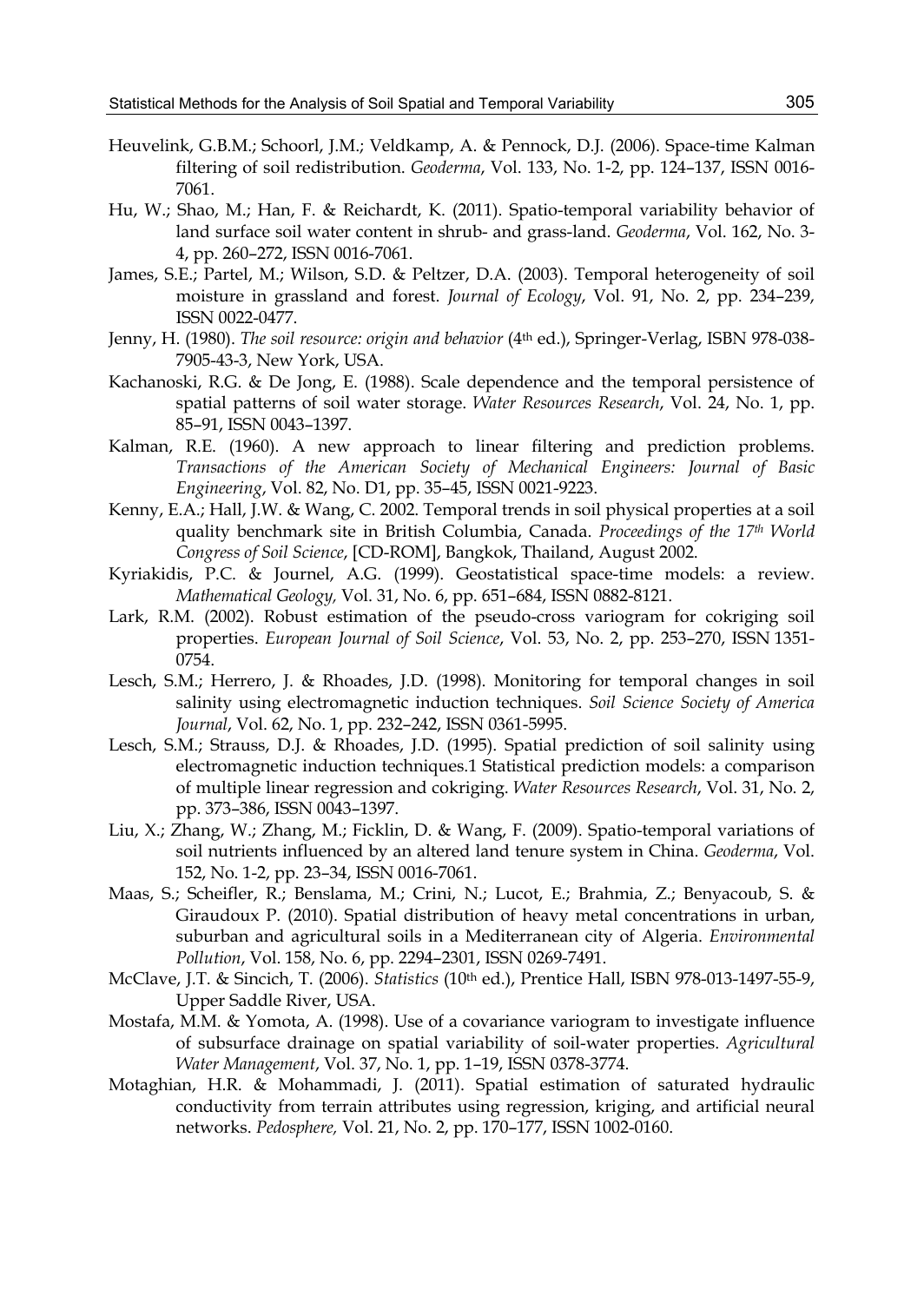- Papritz, A. & Fluhler, H. (1994). Temporal change of spatially autocorrelated soil properties: optimal estimation by kriging. *Geoderma*, Vol. 62, No. 1-3, pp. 29–43, ISSN 0016- 7061.
- Papritz, A.; Kunsch, H.R. & Webster, R. (1993). On the pseudo cross-variogram. *Mathematical Geology,* Vol. 25, No. 8, pp. 1015–1026, ISSN 0882-8121.
- Petrone, R.M.; Price, J.S.; Carey, S.K. & Waddington, J.M. (2004). Statistical characterization of the spatial variability of soil moisture in a cutover peatland. *Hydrological Processes*, Vol. 18, No. 1, pp. 41–52, ISSN 0885-6087.
- Reichardt, K.; Bacchi, O.O.S.; Villagra, M.D.L.M.; Turrati, A.L. & Pedrosa, Z.O. (1993). Hydraulic variability in space and time in a dark red latosol of the tropics. *Geoderma*, Vol. 60, No. 1-4, pp. 159–168, ISSN 0016-7061.
- Rodriguez-Iturbe, I. & Eagelson, P.S. (1987). Mathematical models of rainstorm events in space and time. *Water Resources Research*, Vol. 23, No. 1, pp. 181–190, ISSN 0043– 1397.
- Rouhani, S.; Ebrahimpour, R.M.; Yaqub, I. & Gianella, E. (1992a). Multivariate geostatistical trend detection and network evaluation of space-time acid deposition data. – I. Methodology. *Atmospheric Environment*, Vol. 26, No. 14, pp. 2603–2614, ISSN 0004- 6981.
- Rouhani, S.; Ebrahimpour, R.M.; Yaqub, I. & Gianella, E. (1992b). Multivariate geostatistical trend detection and network evaluation of space-time acid deposition data. –II. Application to NADP/NTN data. *Atmospheric Environment*, Vol. 26, no. 14, pp. 2615–2626, ISSN 0004-6981.
- Rouhani, S. & Myers, D.E. (1990). Problems in space-time kriging of geohydrological data. *Mathematical Geology,* Vol. 22, No. 5, pp. 611–623, ISSN 0882-8121.
- Rouhani, S. & Wackernagel, H. (1990). Multivariate geostatistical approach to space-time data analysis. *Water Resources Research*, Vol. 26, No. 4, pp. 585–591, ISSN 0043– 1397.
- Schume, H.; Jost, G. & Katzensteiner, K. (2003). Spatiotemporal analysis of the soil water content in a mixed Norway spruce (Picea abies (L) Karst.)-European beech (Fagus sylvatica L.) stand. *Geoderma*, Vol. 112, No. 3-4, pp. 273–287, ISSN 0016-7061.
- Serre, M.L.; Christakos, G.; Howes, J. & Abdel-Rehiem, A.G. (2001). Powering an Egyptian air quality information system with the BME space-time analysis toolbox: results from the Cairo baseline year study. In: *GeoEnvIII: Geostatistics for Enironmental Applications*, Monestiez, P.; Allard, D. & Froidevaux, R. (eds), pp. 91-101, Kluwer Academic Publisher, ISBN 978-079-2371-06-9, Dordrecht, The Netherlands.
- Shannon, C.E. (1948). A mathematical theory of communication. *Bell System Technical Journal*, Vol. 27, No. 2, pp. 379–423, ISSN 0005-8580.
- Shi, Z.; Wang, K.; Bailey, J.S.; Jordan, C. & Higgins, A.H. (2002). Temporal changes in the spatial distributions of some soil properties on a temperate grassland site. *Soil Use and Management*, Vol. 18, No. 4, pp. 353–362, ISSN 1475-2743.
- Si, B.C. (2002). Spatial and statistical similarities of local soil water fluxes. *Soil Science Society of America Journal*, Vol. 66, No. 3, pp. 753–759, ISSN 0361-5995.
- Snepvangers, J.J.J.C.; Heuvelink, G.B.M. & Huisman, J.A. (2003). Soil water content interpolation using spatiotemporal kriging with external drift. *Geoderma*, Vol. 112, No. 3-4, pp. 253–271, ISSN 0016-7061.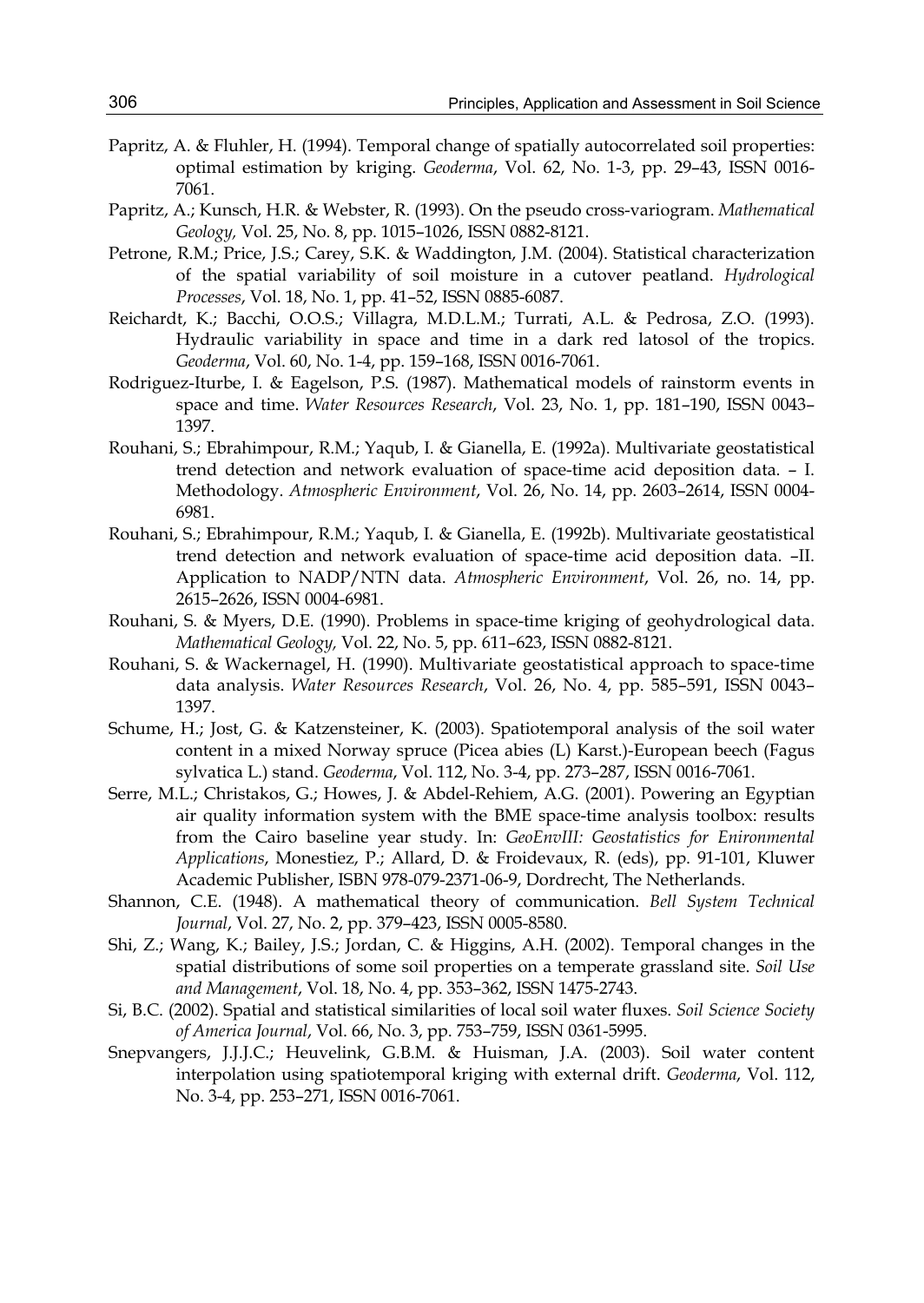- Solow, A.R. & Gorelick, S.M. (1986). Estimating monthly streamflow values by cokriging. *Mathematical Geology,* Vol. 18, No. 8, pp. 785–810, ISSN 0882-8121.
- Stein, A. (1998). Analysis of space-time variability in agriculture and the environment with geostatistics. *Statistica Neerlandica*, Vol. 52, No. 1, pp. 18–41, ISSN 1467-9574.
- Stein, A.; Kocks, C.G.; Zadocks, J.C.; Frinking, H.D.; Ruissen, M.A. & Myers, D.E. (1994). A geostatistical analysis of the spatiotemporal development of downy mildew epidemics in cabbage. *Phytopathology*, Vol. 84, No. 10, pp. 1227–1239, ISSN 0031- 949X.
- Stein, A. & Sterk. G. (1999). Modelling space and time dependence in environmental studies. *International Journal of Applied Earth Observation and Geoinformation*, Vol. 1, No. 2, pp. 109–121, ISSN 0303-2434.
- Stein, A.; Van Groenigen, J.W.; Jeger, M.J. & Hoosbeek, M.R. (1998). Space-time statistics for environmental and agricultural related phenomena. *Environmental and Ecological Statistics*, Vol. 5, No. 2, pp. 155–172, ISSN 1352-8505.
- Sterk, G. & Stein, A. (1997). Mapping wind-blown mass transport by modelling variability in space and time. *Soil Science Society of America Journal*, Vol. 61, No. 1, pp. 232–239, ISSN 0361-5995.
- Swinbank, R.; Shutyaev, V. & Lahoz, W.A. (Eds.). (2003). *Data Assimilation for the Earth System*, Kluwer Academic Publisher, ISBN 978-140-2015-93-9, Dordrecht, The Netherlands.
- Tóth, T.; Kuti, L.; Fórizs, I.; Kabos, S. & Douaik, A. (2002). Spatial and temporal aspects of soil salinization in a sodic grassland. In: *Proceedings of the Interntional Symposium on Sustainable use and management of soils in arid and semiarid regions*, Fez Cano, A.; Ortiz Silla, R. & Mermut, A.R. (eds.), vol. 1, pp. 276–288, Cartagena, Spain.
- Vachaud, G.; Passerat De Silans, A. ; Balabanis, P. & Vauclin, M. (1985). Temporal stability of spatially measured soil water probability density function. *Soil Science Society of America Journal*, Vol. 49, No. 4, pp. 822–828, ISSN 0361-5995.
- Van Es, H.M. (1993). Evaluation of temporal, spatial, and tillage-induced variability for parametrization of soil infiltration. *Geoderma*, Vol. 60, No. 1-4, pp. 187–199, ISSN 0016-7061.
- Van Es, H.M.; Ogden, C.B.; Hill, R.L.; Schindelbeck, R.R. & Tsegaye, T. (1999). Integrated assessment of space, time, and management-related variability of soil hydraulic properties. *Soil Science Society of America Journal*, Vol. 63, No. 6, pp. 1599–1608, ISSN 0361-5995.
- Van Meirvenne, M. & Goovaerts, P. (2002). Accounting for spatial dependence in the processing of multi-temporal SAR images using factorial kriging. *International Journal of Remote Sensing*, Vol. 23, No. 2, pp. 371–387, ISSN 0143-1161.
- Van Meirvenne, M.; Pannier, J.; Hofman, G. & Louwagie, G. (1996). Regional characterization of the long-term change in soil organic carbon under intensive agriculture. *Soil Use and Management*, Vol. 12, No. 2, pp. 86–94, ISSN 1475-2743.
- Van Wesenbeeck, I.J. & Kachanoski, R.G. (1988). Spatial and temporal distribution of soil water in the tilled layer under a corn crop. *Soil Science Society of America Journal*, Vol. 52, No. 2, pp. 363–368, ISSN 0361-5995.
- Van Wesenbeeck, I.J.; Kachanoski, R.G. & Rolston, D.E. (1988). Temporal persistence of spatial patterns of soil water content in the tilled layer under a corn crop. *Soil Science Society of America Journal*, Vol. 52, No. 4, pp. 934–941, ISSN 0361-5995.